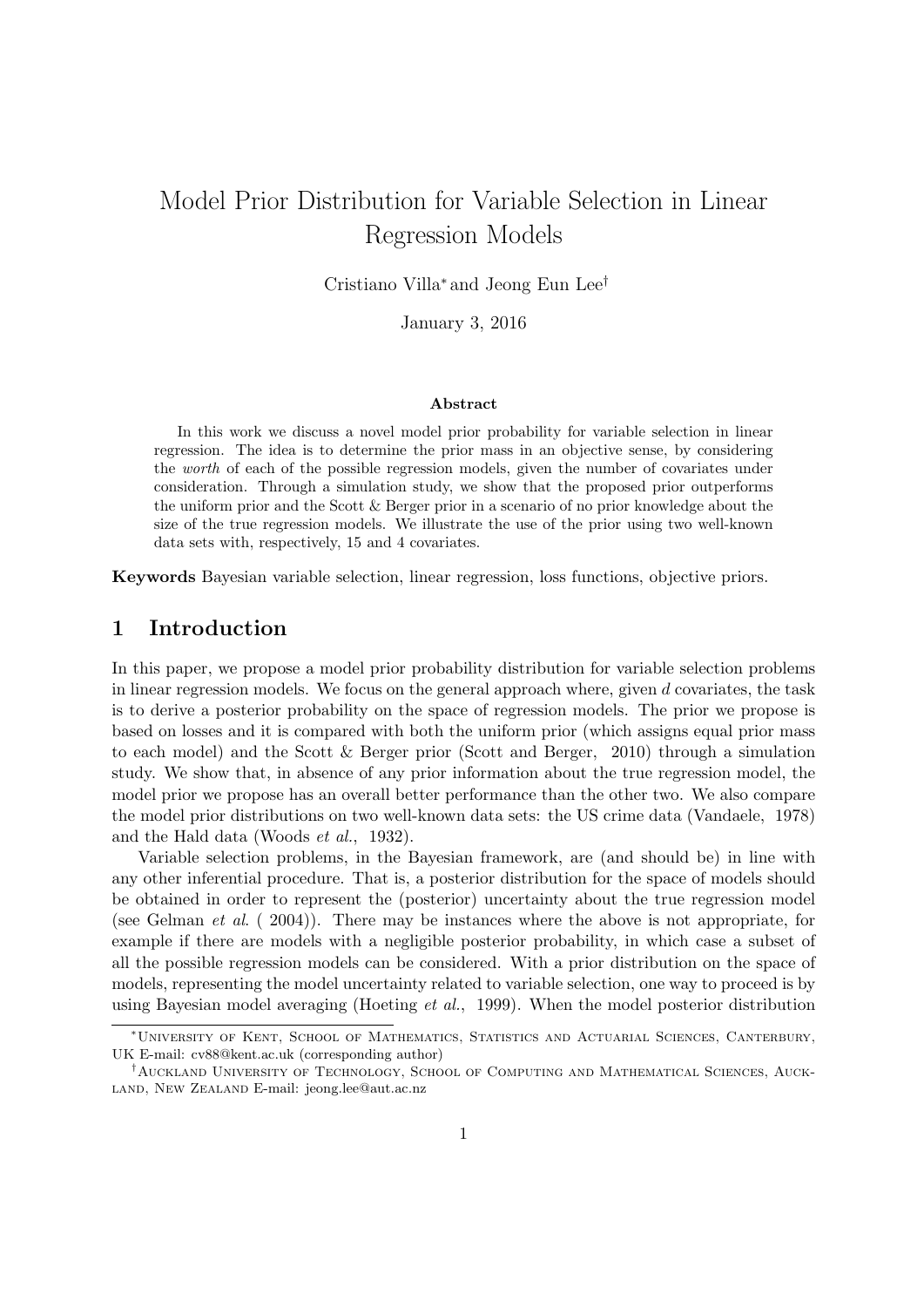tends to be spread across many of the possible regression models, and when prediction is an important part of the statistical analysis, Raftery et al. ( 1997) show that Bayesian model averaging performs superiorly than choosing the regression model with the highest posterior probability. Also, although one may decide to explore a different route than model averaging, Barbieri and Berger (2004) show that the median probability model, under certain conditions, has a predictive power at least as good as the one of the highest probability model. The median probability model derives from an equivalent "answer" to the above problem obtained by estimating the marginal posterior probability that each variable has, independently from the others, of being included in the regression model.

An important component of the Bayesian variable selection approach is the definition of the prior for the regression coefficients, including the intercept, and the regression variance. In fact, we can comfortably say that the majority of literature related to variable selection is focussed on the identification of appropriate prior distributions for the model specific parameters. This is particularly the case when the approach has to be minimally informative; however, due to the large number of potential covariates examined in modern problems, a minimally informative prior is possibly the most wise (or the sole) solution as it would be not feasible to elicit priors for moderate to large models. Although the importance of parameter specific priors, in this paper we will focus on the model prior distribution only, referring to the specific literature on the subject. See, for example, Bayarri et al. (2012) and the references therein.

The prior we propose is based on the idea that, given a variable selection problem, where all the potential covariates have been identified, every possible linear regression model has a worth depending on the fact that that model has been chosen to be part of the problem (Villa and Walker, 2015). In other words, the choice of including a model in the model space conveys information, and we use that information to assign a prior probability to the model. It is important to highlight that the prior we propose is intended to be applied within the Bayesian framework, in the sense that the prior represents the initial uncertainty about the true model which is updated, by including the information coming from the data, to obtain a posterior distribution representing the uncertainty at the end of the process (Gelman *et al.*, 2004). The obtained prior depends on the model size, that is on the number of covariates included. As such, we will compare the proposed prior with the uniform and the Scott & Berger priors on the basis of the frequentist performances of posterior for the model size.

The paper is organised as follows. In Section 2 we define the notation used throughout the paper and formalise the problem of variable selection for linear regression models in a Bayesian framework. In Section 3 we discuss the current objective model priors for variable selection (the uniform prior and the Scott & Berger prior), and we also present the proposed prior based on losses. The results of simulation studies are provided in Section 4. In the section we examine the performance of the considered priors on the basis of the frequentist results of the corresponding model size posterior distributions. Section 5 reports the analysis results using two real data sets widely discussed in literature. The final Section 6 concludes and provides some discussion points on the proposed prior and its comparison with the other two priors.

## 2 Notation and problem specification

The Bayesian set up for variable selection problems is, as follows. The task is to explain a response variable by means of a set of d possible covariates, with a sample of observations of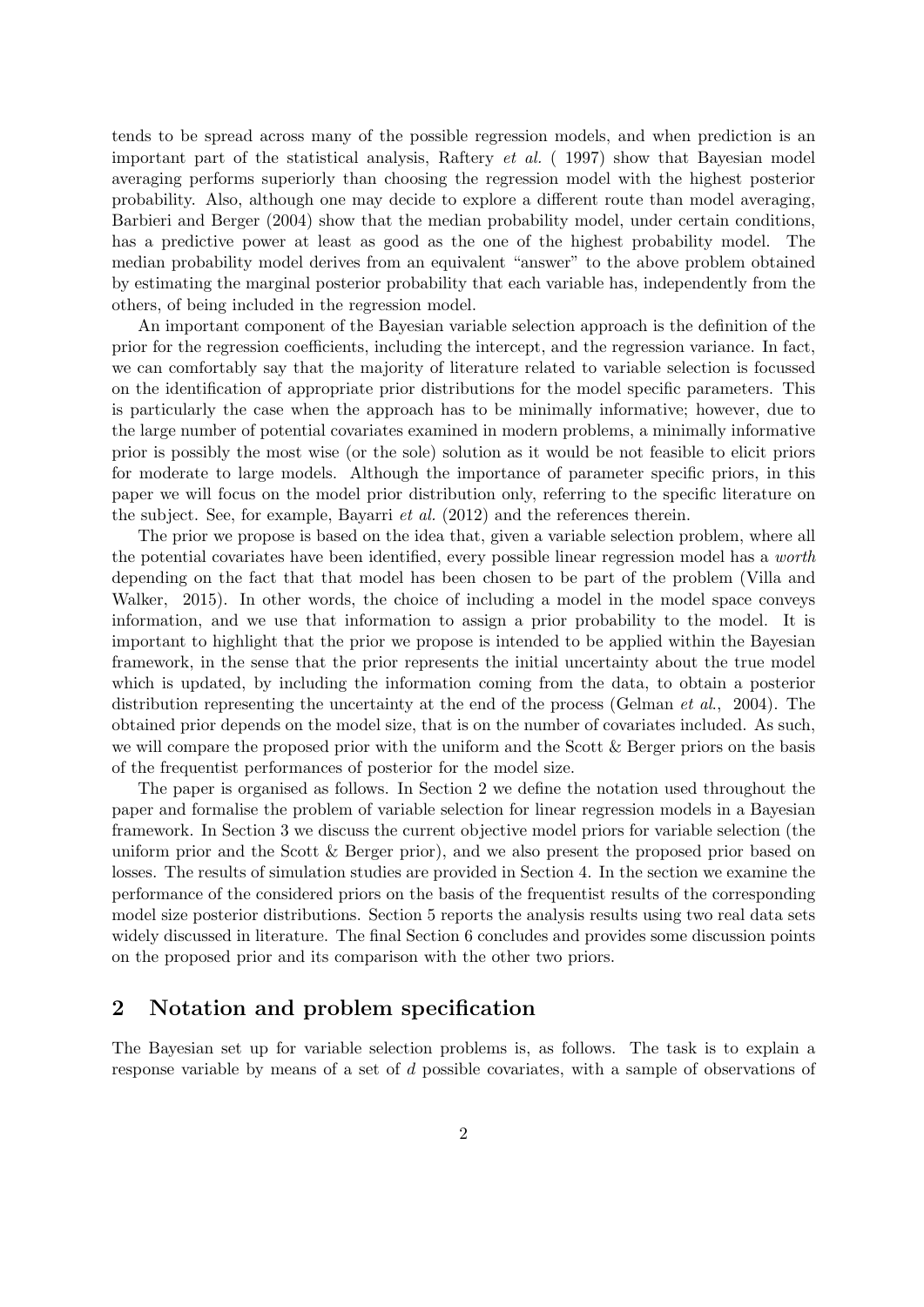size n. Given the vector y of n responses, the design matrix **X** of size  $n \times d$ , an intercept  $\alpha$  and a vector of coefficients  $\beta$  of dimension d, the response outcome  $y_i$  is expressed as

$$
y_i = \alpha + \sum_{j=1}^d \beta_j X_{ij} + \varepsilon_i, \qquad i = 1, \dots, n,
$$
\n(1)

where  $\varepsilon_i \sim N(0, 1/\phi)$ , for  $i = 1, \ldots, n$ , are the i.i.d. normally distributed errors with unknown variance  $1/\phi$ . We assume that the number of observations n is larger than the number of covariates (i.e.  $n > d$ ), and the design matrix is of full rank. The variable selection problem can be seen as identifying which of the possible  $d$  covariates has impact on  $y$ . In other words, we aim to identify which of the regression parameters  $\beta_i$  s are different from zero. Let us consider the binary vector  $\gamma$ , where the j-th element is zero if  $\beta_i = 0$  and one if  $\beta_i \neq 0$ . Then, the generic Bayesian regression model is indicated by

$$
M_{\gamma} = \{ f(\mathbf{y}|\alpha, \beta_{\gamma}, \phi); \pi_{\gamma}(\alpha, \beta_{\gamma}, \phi) \},
$$
\n(2)

where

$$
f(\mathbf{y}|\alpha, \boldsymbol{\beta}_{\boldsymbol{\gamma}}, \phi) = N(\mathbf{y}|\alpha + \mathbf{X}_{\boldsymbol{\gamma}}\boldsymbol{\beta}_{\boldsymbol{\gamma}}, I/\phi),
$$

and  $\pi_{\gamma}(\alpha, \beta_{\gamma}, \phi)$  represents the prior distribution for the parameters of the model, the so-called model-specific parameter prior. Note that the cardinality of  $\gamma$  gives the number of covariates included in model  $M_{\gamma}$ . There are  $2^d$  possible regression models, each one of them identified by γ.

In the Bayesian framework, inference about model uncertainty is based on the model posterior probability

$$
p(M_{\pmb\gamma}|\mathbf{y}) \propto m(\mathbf{y}|M_{\pmb\gamma})p(M_{\pmb\gamma}),
$$

where  $p(M_{\gamma})$  is the prior probability for model  $M_{\gamma}$  and

$$
m(\mathbf{y}|M_{\pmb{\gamma}}) = \int f(\mathbf{y}|\alpha, \pmb{\beta}_{\pmb{\gamma}}, \phi) \pi_{\pmb{\gamma}}(\alpha, \pmb{\beta}_{\pmb{\gamma}}, \phi) \, d\alpha \, d\pmb{\beta}_{\pmb{\gamma}} \, d\phi,\tag{3}
$$

is the marginal likelihood of the observations under model  $M_{\gamma}$ . The model posterior distribution can then be used to either estimate a specific regression model or perform model averaging.

The number of possible regression models grows exponentially with  $d$ . When  $d$  is large the posterior probabilities in (3) are often small for most of models, and posterior inclusion probabilities could give a better idea of the posterior uncertainty in comparison to model posterior probabilities. The posterior inclusion probability of the j-th covariate is defined as

$$
\omega_j = \Pr(\gamma_j \neq 0 | \mathbf{y}) = \sum_{\gamma} p(M_{\gamma} | \mathbf{y}) \cdot 1_{\gamma_j = 1}.
$$

Prior and posterior inclusion probabilities originate from the common idea in Bayesian variable selection to consider variable inclusions as exchangeable Bernoulli trials, with the common inclusion probability  $\omega$ , implying

$$
p(M_{\gamma}|\omega) = \omega^{|\gamma|}(1-\omega)^{d-|\gamma|}.
$$
\n(4)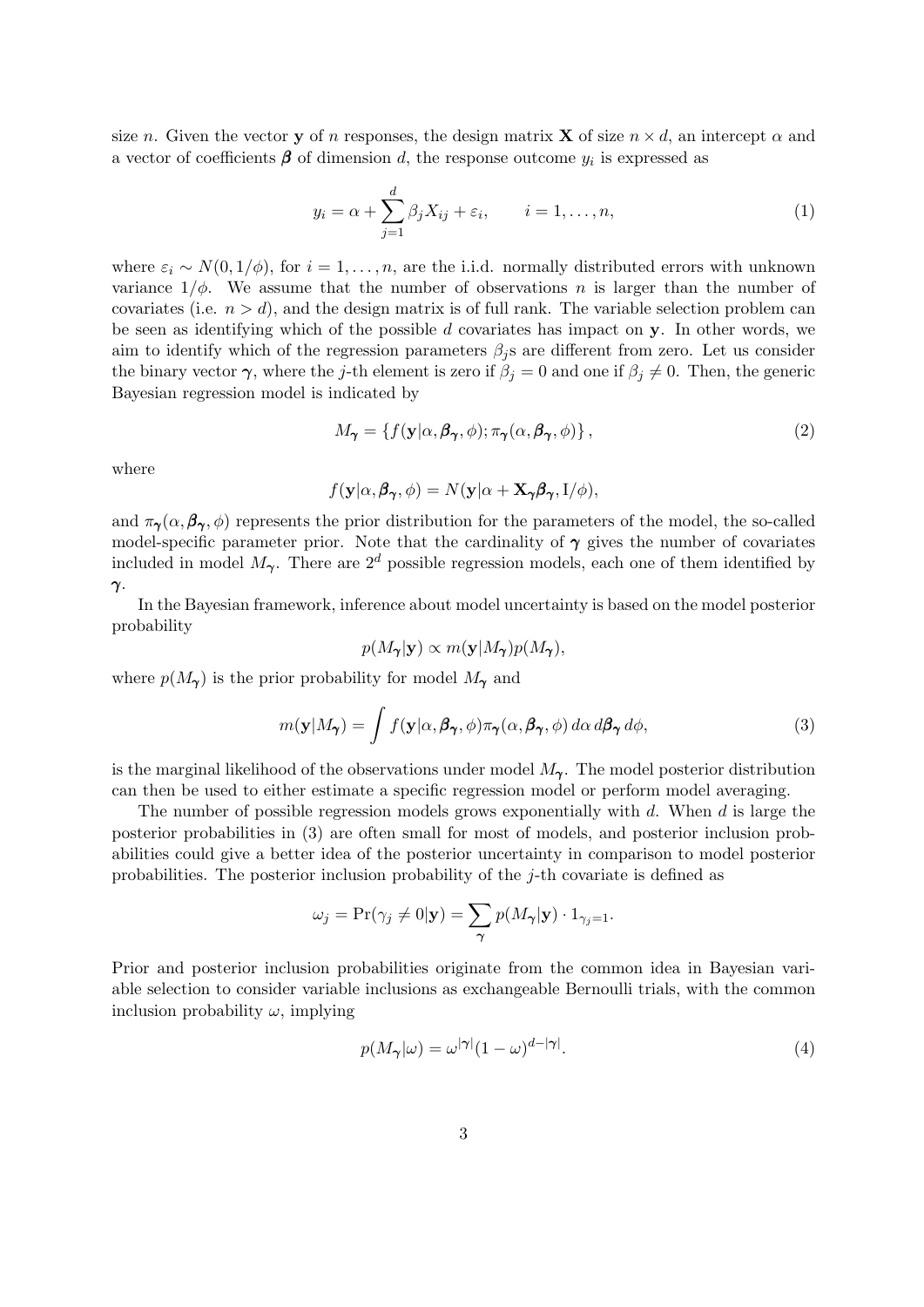Model-specific parameter prior Prior choice on model-specific parameters has received much attention, and well-received priors include the Zellner–Siow prior (Zellner and Siow, 1980), the Zellner's g-prior (Zellner, 1986), the mixtures of g-priors (Liang *et al.*, 2008), and the more recent robust prior by Bayarri et al. (2012), among others. The robust prior has the advantage of yielding closed-form marginal likelihoods and to not suffer from the information paradox (Liang et al., 2008). The robust prior is defined as

$$
\pi_{\gamma}(\alpha, \beta_{\gamma}, \phi) = \pi(\alpha, \phi) \times \pi(\beta_{\gamma})
$$
  
=  $\phi^{1/2} \int_0^{\infty} N_{|\gamma|}(\beta_{\gamma}|0, g\Sigma_{\gamma}) \pi_{\gamma}(g) dg,$  (5)

where  $\Sigma_{\gamma}$  is the covariance matrix of the maximum likelihood estimator of  $\beta_{\gamma}$ . The distribution of  $g$  is given by

$$
\pi_{\pmb{\gamma}}(g) = a[\rho_{\pmb{\gamma}}(b+n)]^a (g+b)^{-(a+1)} \cdot 1_{\{g > \rho_{\pmb{\gamma}}(b+n)-b\}},
$$

where  $a, b > 0$  and  $\rho_{\gamma} \ge b/(b+n)$ . The prior (5) is called *robust* as its tails behave like the tails of a multivariate t density, therefore less sensible to outliers.

In this paper, as the focus is solely on model priors, every analysis is performed by using the same model-specific parameter prior, the robust prior with hyperparameter values  $a = 1/2$ .  $b = 1$  and  $\rho_{\gamma} = 1/(d+1)$ , as recommended in Bayarri *et al.* (2012), so differences in the results can be ascribed to differences in the model prior.

## 3 Model priors in objective variable selection

To the best of our knowledge, the choice of model prior probabilities which convey minimal information is limited to two options: the uniform prior and the so-called Scoot & Berger prior.

The model uniform prior is obtained by assigning equal prior mass to each regression model, that is  $p(M_{\gamma}) = 1/2^d$  for any  $\gamma$ , and it yields a prior inclusion probability of  $\omega = 1/2$ . Scott and Berger ( 2010) discuss the following model prior for variable selection

$$
p(M_{\gamma}) = \int_0^1 p(M_{\gamma}|\omega)\pi_{\omega}(\omega) d\omega
$$
  
= 
$$
\frac{1}{d+1} \left(\frac{d}{|\gamma|}\right)^{-1}.
$$
 (6)

Their model prior is obtained by assigning a beta prior to  $\omega$ , with both the hyper-parameters equal to one, and then marginalising over  $\omega$ . This prior was previously discussed in the literature, see for example Ley and Steel ( 2009), with the aim of representing prior minimal information. The motivation behind the choice of the model prior by Scott and Berger ( 2010) lies in its property to correct for multiplicity, which can be seen as an issue when model choice is performed by multiple statistical testing with respect to a reference model (typically the null model or the full model). The Scott & Berger prior induces a marginal prior inclusion probability of  $\omega = 1/2$ for each covariate, same as the uniform model prior. However, as thoroughly discussed in Scott and Berger  $(2010)$ , given that their prior is function of d, it allows the multiplicity correction. It may also be worthwhile to mention that the choice of a uniform prior for  $\omega$ , which is a probability of success of Bernoulli trials, somehow contradicts the usual choice of a Beta $(1/2, 1/2)$  as default prior in parameter inference (Jeffreys, 1961; Bernardo and Smith, 1994).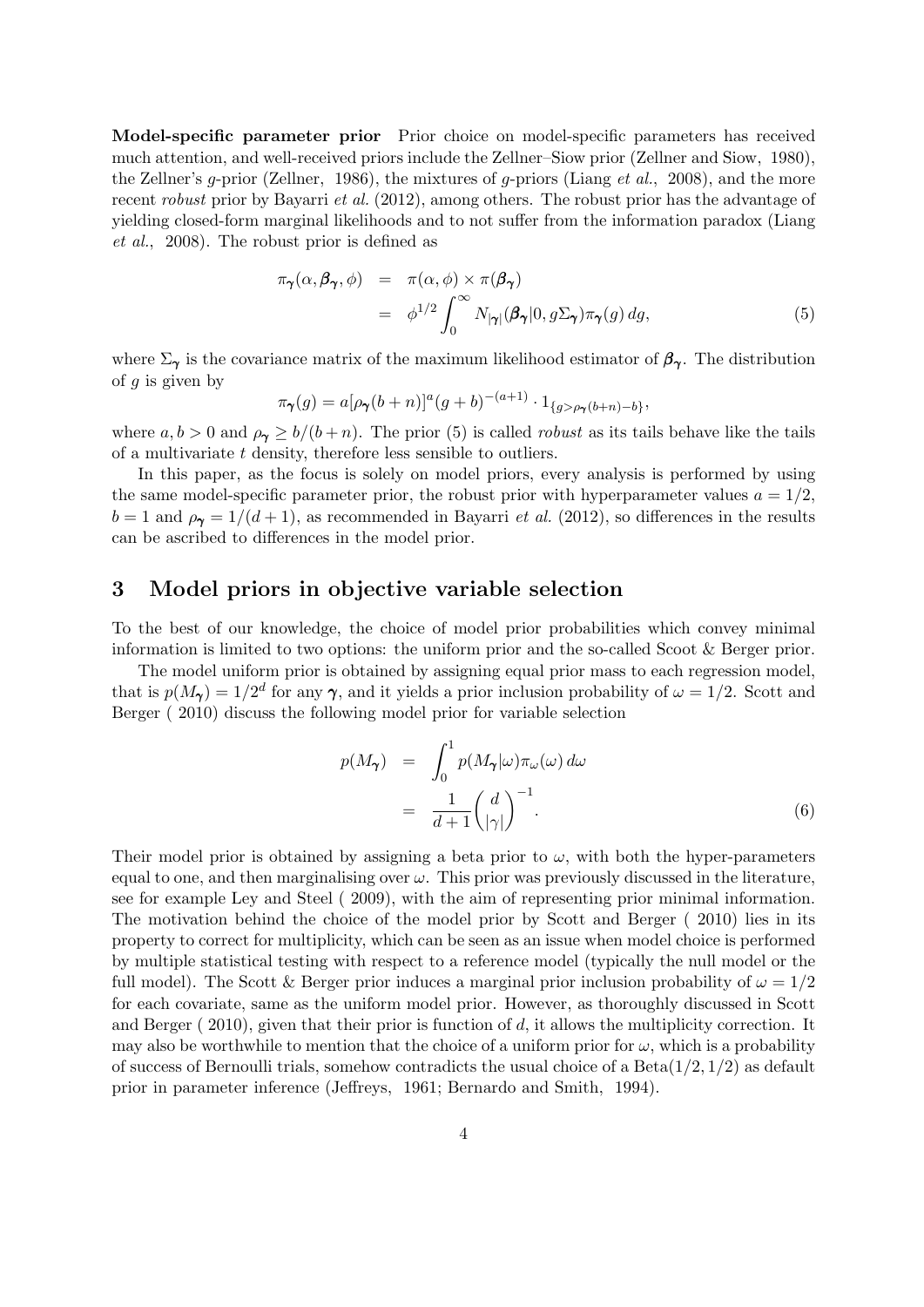#### 3.1 Model prior based on losses

The model prior based on losses has been introduced by Villa and Walker ( 2015). The basic idea is that we can assign a worth to each model by objectively measuring what is lost if the model is removed from the space of models, and it is the true one.

To derive the prior for  $M_{\gamma}$  we then follow the framework detailed in Villa and Walker ( 2015). First, we derive the loss in information when the true model is removed, which we indicate by  $L_I(M_\gamma)$ . We apply the well-known Bayesian result in Berk (1966), which states that if a model is misspecified the posterior asymptotically accumulates on the nearest model, where the nearest model is the one which minimises the Kullback–Leibler divergence (Kullback and Leibler, 1951) from the true model. To illustrate, let us assume that we want to assess the worth of the regression model  $M_{\gamma}$ , with the simplified notation  $\theta_{\gamma} = (\alpha, \beta_{\gamma}, \phi)$ . The loss in information by removing model  $M_{\gamma}$ , when it is the true model, is given by

$$
L_I(M_{\pmb\gamma})=-\int_{\pmb\theta_{\pmb\gamma}}\inf_{\pmb\theta_{\pmb\gamma'}\neq\pmb\theta_{\pmb\gamma}}D_{KL}\Big(f(\mathbf{y}|\pmb\theta_{\pmb\gamma})\|f(\mathbf{y}|\pmb\theta_{\pmb\gamma'})\Big)\pi_{\pmb\gamma}(\pmb\theta_{\pmb\gamma})\,d\pmb\theta_{\pmb\gamma},
$$

where  $f(\mathbf{y}|\boldsymbol{\theta}_{\boldsymbol{\gamma}})$  represents the regression distribution of  $M_{\boldsymbol{\gamma}}$ , that is, the regression model which is the most similar to  $f(\mathbf{y}|\boldsymbol{\theta}_{\gamma})$ . We then see that the loss in information associated to model  $M_{\gamma}$ is the expected minimum Kullback–Leibler divergence between  $M_{\gamma}$  and the nearest one, where the expectation is taken with respect to the prior  $\pi_{\gamma}(\theta_{\gamma})$ , representing the prior uncertainty about the true values of  $\alpha$ ,  $\beta_{\gamma}$  and  $\phi$ .

To link the worth of a model to its prior probability, we use the self-information loss function, as discussed in Villa and Walker ( 2015). Briefly, this particular type of loss function (also known as the log-loss function) measures the performance of a probability statement with respect to an outcome. Thus, for every probability assignment  $P = \{Pr(A), A \in \Omega\}$ , the self-information loss function is defined as

$$
L(P, A) = -\log \Pr(A).
$$

More details and properties of this particular loss function can be found, for example, in Merhav and Feder ( 1998). As both the expected minimum Kullback–Leibler divergence between model  $M_{\gamma}$  and the nearest model, and the self-information loss function measure the same quantity, i.e. the loss in information, we can equate the two measurements yielding

$$
p(M_{\pmb{\gamma}}) \propto \exp\left\{\min_{\pmb{\gamma}' \neq \pmb{\gamma}} D_{KL}\left(f(\mathbf{y}|\pmb{\theta}_{\pmb{\gamma}})\|f(\mathbf{y}|\pmb{\theta}_{\pmb{\gamma}'})\right)\right\}.
$$
 (7)

However, as the number of covariates may easily be moderate to large, it is also necessary to take into considerations the complexity of the model. For the regression model  $M_{\gamma}$ , we denote the loss due to complexity by  $L_C(M_\gamma)$ , and it is determined as follows. If we keep model  $M_\gamma$ in the space of models, the loss would be proportional to the number of covariates that have to be considered and measured. Therefore, the loss of keeping a linear regression model increases with the number of covariates it contains, and we have

$$
L(\text{remove } M_{\gamma}) = U(\text{keep } M_{\gamma}) = -c \cdot |\gamma|,
$$

and

$$
L(\text{keep }M_{\pmb{\gamma}}) = c \cdot |\pmb{\gamma}|, \qquad c > 0,
$$

where  $L(\cdot)$  represents a loss and  $U(\cdot)$  a utility.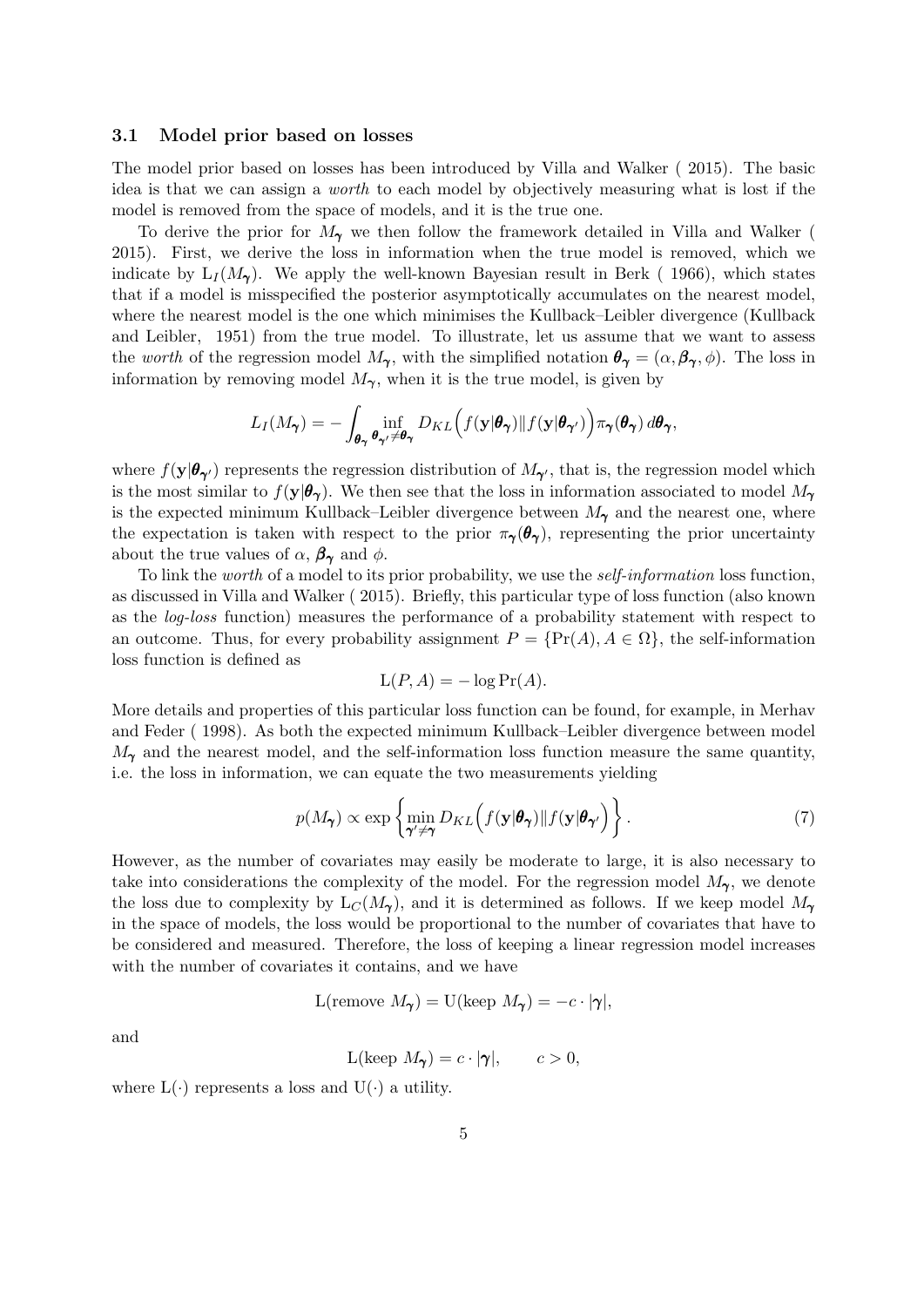The loss component due to complexity is easily fit in our framework and the model prior for  $M_{\gamma}$  is

$$
p(M_{\pmb{\gamma}}) \propto \exp\left\{ \int_{\pmb{\theta}_{\pmb{\gamma}}} \left[ \inf_{\pmb{\gamma}' \neq \pmb{\gamma}} D_{KL} \Big( f(\mathbf{y} | \pmb{\theta}_{\pmb{\gamma}}) \| f(\mathbf{y} | \pmb{\theta}_{\pmb{\gamma}'} ) \Big) \pi_{\pmb{\gamma}}(\pmb{\theta}_{\pmb{\gamma}}) \, d\pmb{\theta}_{\pmb{\gamma}} \right] - c \cdot |\pmb{\gamma}| \right\}.
$$
 (8)

In other words, the prior is constructed based upon a cumulative loss with a component representing the loss in information and a component representing the loss due to complexity.

The following Theorem 1 (which proof is in the Appendix) shows the expression of the minimum Kullback–Leibler divergence between regression models.

**Theorem 1** Let  $M_{\gamma} = \{f(\mathbf{y}|\boldsymbol{\theta}_{\gamma}); \pi_{\gamma}(\boldsymbol{\theta}_{\gamma})\}$  and  $M_{\gamma'} = \{f(\mathbf{y}|\boldsymbol{\theta}_{\gamma'}); \pi_{\gamma'}(\boldsymbol{\theta}_{\gamma'})\}$  be linear normal regression models as in (2), with design matrices, respectively,  $X_{\gamma}$  and  $X_{\gamma'}$ . If  $X_{\gamma}^T X_{\gamma'}$  is invertible, the minimum Kullback–Leibler divergence between  $f(\mathbf{y}|\boldsymbol{\theta}_{\boldsymbol{\gamma}})$  and  $f(\mathbf{y}|\boldsymbol{\theta}_{\boldsymbol{\gamma}'})$  is

$$
\min_{\boldsymbol{\theta}_{\boldsymbol{\gamma}'}} D_{KL} \Big( f(\mathbf{y} | \boldsymbol{\theta}_{\boldsymbol{\gamma}}) \| f(\mathbf{y} | \boldsymbol{\theta}_{\boldsymbol{\gamma}'} ) \Big) = 0 \qquad \forall \, \boldsymbol{\gamma} \neq \boldsymbol{\gamma}'. \tag{9}
$$

Theorem 1 shows that the minimum Kullback–Leibler divergence between any two linear regression models is zero, regardless to the number of covariates in the models. This means that, in variable selection problems for linear regression models, there is no loss in information in selecting the "wrong" model, as such the model prior in (8) becomes

$$
p(M_{\pmb{\gamma}}) \propto \exp\left\{-c \cdot |\pmb{\gamma}|\right\}.\tag{10}
$$

Figure 1 compares the proposed prior with the Scott & Berger prior, in terms of prior mass versus model size, for the case of  $d = 30$  covariates. The uniform prior has been omitted from the plot as it would be represented by a horizontal line, reflecting a constant prior probability independent from the number of covariates included in the regression model. Whilst Scott  $\&$ Berger prior has a symmetrical behaviour, the proposed prior assigns more mass to the more simple models than to the more complex ones, as expected from expression (10).

It is important to discuss some remarks about the proposed prior. First, the prior in (10) has practical relevance, especially in modern variable selection problems where the number of covariates can be significantly large. In fact, assigning less prior mass on large models reflects a parsimonious prior position, where the inclusion of additional covariates has to be supported by relatively strong evidence in the data.

The constant c plays an important role. As  $c \to 0$ , the prior (10) tends to be uniform, that is  $p(M_{\gamma}) \propto 1$ . If, on the other hand, we increase the value of c, the proposed prior will put higher mass on small models, yielding more parsimonious regression models. A natural choice is to set  $c = 1$ , as if there is no prior information about the true model this appears to be the less informative choice. We empirically show in the simulation studies in Section 4 that  $c = 1$ leads better results, when compared to the uniform and the Scott & Berger priors, if there is no prior information about the model size.

The proposed prior with the recommended value  $c = 1$  does not correct the multiplicity. One way of solving this issue, if required, would be to set constant  $c$  as a function of the number of covariates. However, as mentioned in Section 1, we believe that for variable-selection problems the approach should be in line with the Bayesian framework of having prior and posterior probability representing, respectively, prior and posterior uncertainty. Although we agree that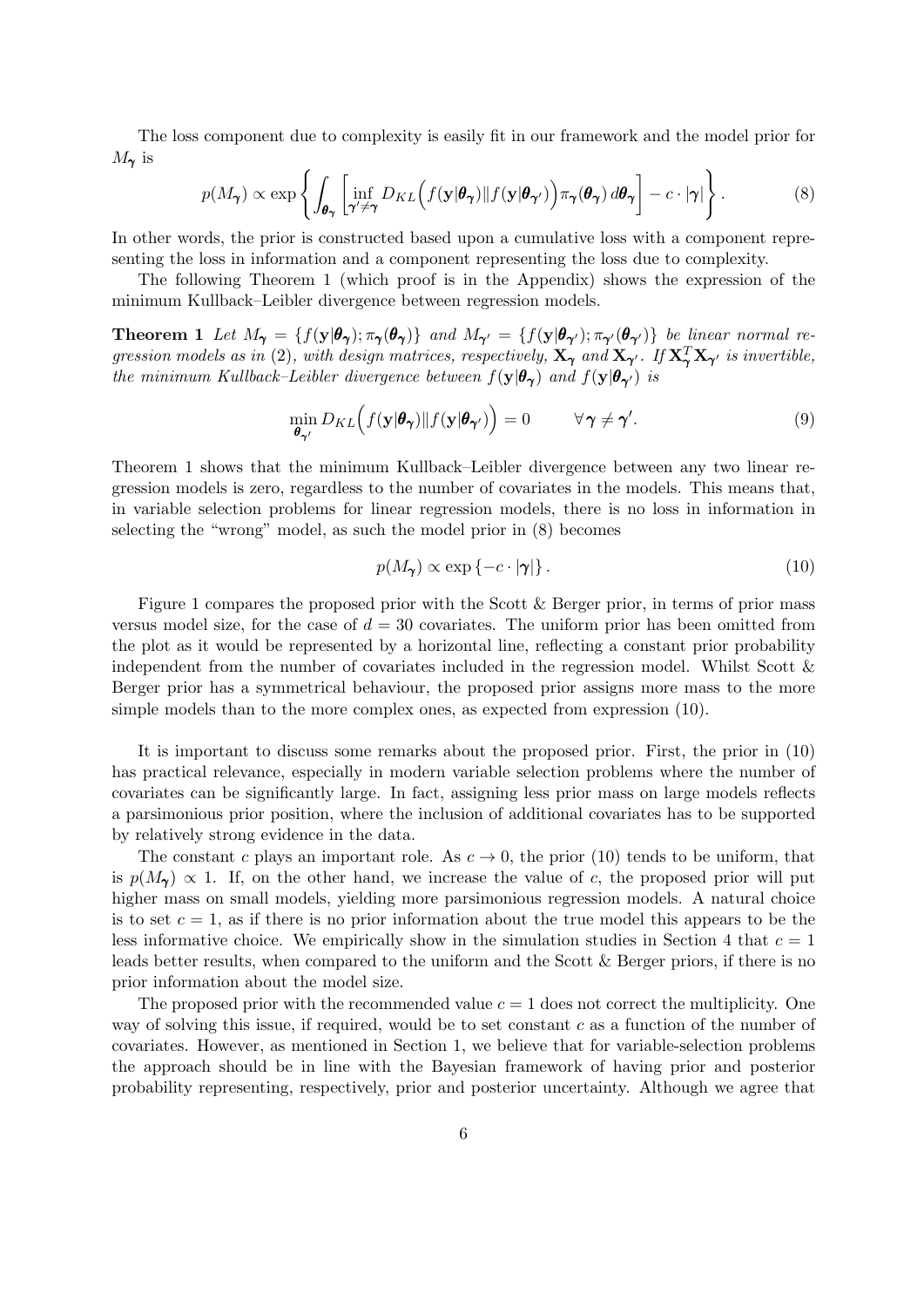multiplicity correction is one way to define model prior probabilities in an objective sense, we argue that this is not a necessary condition for a model prior to satisfy, in particular, if the problem of interest is related to prediction.

As a final remark, we note that the prior based on loses induces a binomial prior for model size k:

$$
P(k) = {d \choose k} e^{-ck} / \sum_{l=0}^{d} {d \choose l} e^{-cl}
$$
  

$$
= {d \choose k} \left(\frac{1}{e^c + 1}\right)^k \left(\frac{e^c}{e^c + 1}\right)^{d-k}.
$$
 (11)

Therefore, the marginal prior inclusion probability is given by

$$
\omega = (e^c + 1)^{-1}.
$$

The immediate consequence of the above result is that the prior inclusion probability depends on the value of the constant c. If we set, as recommended for a minimally informative prior,  $c = 1$ , then we obtain  $\omega = 0.27$ . A smaller values of c will lead a prior inclusion probability close to 1/2, that is  $\omega \to 1/2$  for  $c \to 0$ . On the other hand, as c increases, the prior inclusion probability becomes negligible and the model prior mass tends to be concentrated on the null model.



Figure 1: Prior model comparison when the full model contains 30 covariates: Scott & Berger prior (continuous red line) versus our proposed prior (dashed blue line).

## 4 Simulation study

In this section we show the results of a simulation study designed to compare the performance of the proposed model prior based on losses with the uniform prior and the Scott & Berger prior.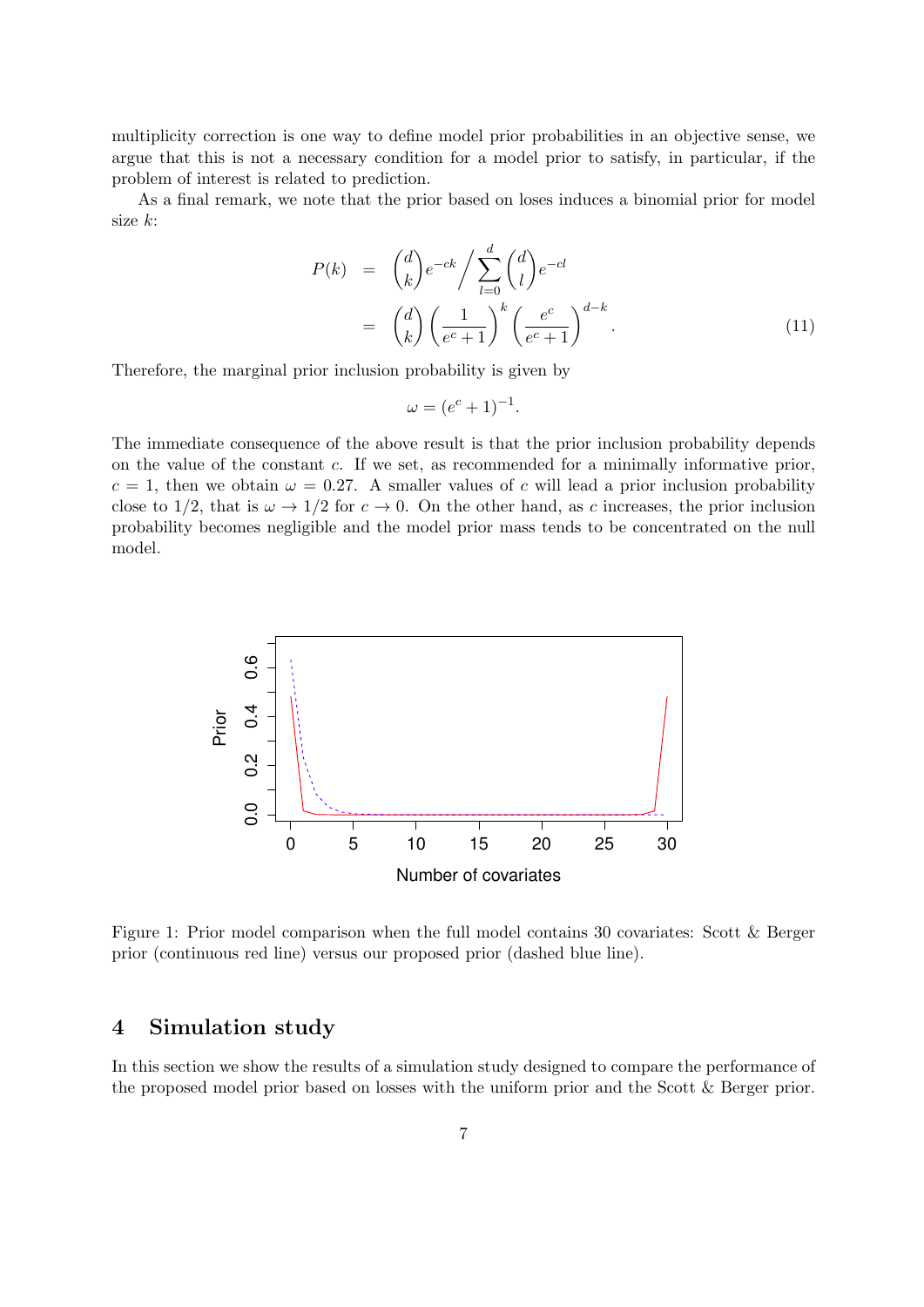It is important to highlight here that the value of c considered for this simulation is one. The reason lies in the predictability of the behaviour of our prior for different values of c.

It is well known that a variable selection problem is driven by both the choice of the model prior and of the model-specific parameter prior. However, here the interest is in the effects on variable selection determined by the prior probability on the space of models. As such, the simulation exercise described has the purpose to analyse the frequentist properties of the posterior distribution on the model size and, to minimise any possible effects of the model-specific parameters prior, we choose to use the robust prior of Bayarri et al. (2012) in conjunction with the three model priors. We obtained very similar results using the Zellner–Siow prior for the parameter of the regression (results are not included in this paper).

In line with objective Bayesian analysis, we have examined two key frequentist properties of the posterior distribution for the model size: the coverage and the mean squared error. The general idea is to perform repeated simulations from similar regression models. For the coverage, we compute the proportion of times the true model size is included in the 95% credible interval of the posterior. We also compute the mean squared error from the mean and from the median of the true model size.

The simulation study encompasses a wide range of different scenarios, in terms of sample size, number covariates and model size, so to perform a thorough analysis. In detail, we have considered three sample sizes ( $n = 30$ ,  $n = 50$ , and  $n = 100$ ) and four maximum number of covariates  $(d = 3, d = 5, d = 10 \text{ and } d = 15)$  so to be able to compare the priors for different ratios number of covariates to sample size. To avoid cumbersome and difficult to interpret results, we have generated the repeated samples from models with, relatively to d, a small, medium and large number of covariates. This has been accomplished by randomly selecting the number of covariates according to a fixed prior inclusion probability  $\omega$  of 0.15, 0.50 and 0.75, respectively.

The above values of n, d and  $\omega$  give a total of 36 cases. For each case we repeat the following procedure for 100,000 times:

- Generate a design matrix **X** of size  $d \times n$  where each element is an independent realisation of a standard normal distribution;
- Generate a binary vector  $\gamma$  from a sequence of d independent Bernoulli experiments with probability of success equal to  $\omega$ ;
- From the robust prior in (5), we generate the vector of coefficients  $\beta_{\gamma}$ ;
- We generate the response vector from the regression model in (1), considering  $\phi = 1$ ;
- Finally, by using the above values of the design matrix and the vector of responses, we have computed the necessary quantities, including the marginal likelihoods, the model posteriors and the model size posterior distribution.

The last step of the above procedure has been performed under the three model priors considered in this paper: the uniform prior, the Scott & Berger prior and the proposed prior.

With our simulation experience, the true model was equally identified under all the three considered priors. This part of the study has been performed by computing the average number of false positive and false negative in detecting the coefficients, both considering the highest probability model (HPM) and the median probability model (MPM). By false positive we consider a covariate which was included in any of the above models when it was not present in the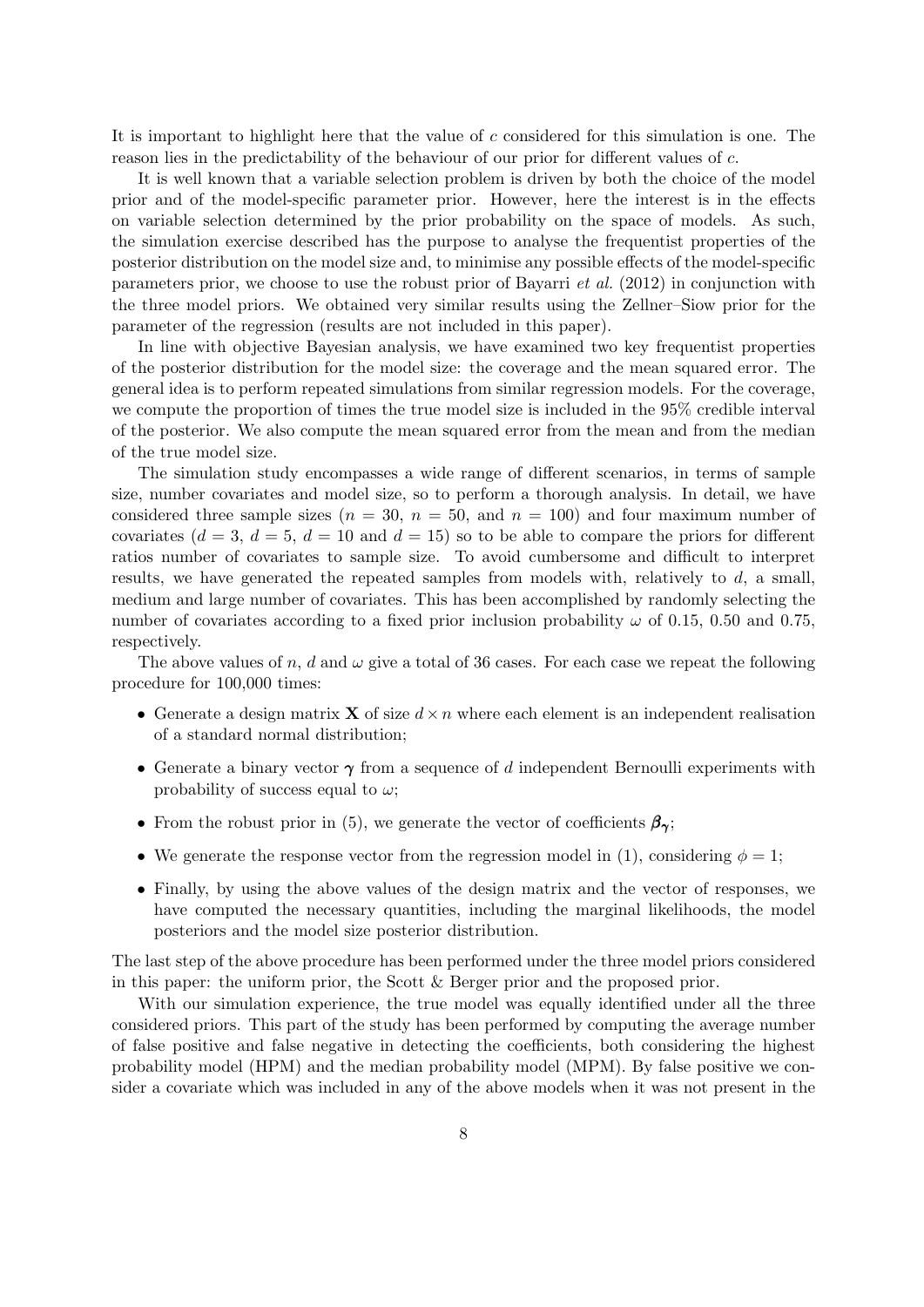true model. And by false negative we consider a covariate not in the true model but included in the MPM or the HPM. As the focus of this paper is on model prior and its performance on model size estimation the above results are not reported in detail. Instead, we discuss the effect of the model prior choice on the posterior model size distribution.

The detailed results of the simulations on the model size are presented in Table 1. Under each model prior, we report the coverage of the 95% credible interval of the posterior, the mean squared error from the mean and the mean squared error from the median. From the experiments, the following aspects emerge. The coverage under the Scott & Berger prior appears to be the most stable across sample size and model size, although it is constantly above the nominal value of 95%. The uniform prior shows a coverage too low with respect to the nominal value when  $d > 5$  and  $\omega = 0.15$ . This is more obvious for sample sizes of  $n = 30$  and  $n = 50$ . The prior we propose appears to have a relatively low coverage when  $\omega = 0.75$ . However, it shows an overall performance in the coverage closer to the nominal value than the Scott & Berger's.

To study the variability of posterior estimations, the mean squared errors from the posterior mean values and posterior median values are summarized in Table 1. As in terms of behaviour both mean squared errors have similar pattern, we examine in detail the mean squared error from the mean, which is also detailed in Figure 2. As one would expect, across all values of d and  $\omega$  the mean squared errors decrease as n increases. If we focus on  $\omega$ , we note the following. For  $\omega = 0.15$ , the uniform prior has the worse performance, while our proposed prior has generally the best performance. The only exception being the scenario with  $n = 100$  and  $d = 15$ . The three priors have very similar performance for expected medium size regression models, i.e.  $\omega = 0.50$ . Finally, for relatively large models, our prior is outperformed by both the uniform prior and the Scott & Berger prior. However, in this latter case, the differences are not as prominent as the case of relatively small models and tend to disappear for large values of d.

Overall, it appears that the proposed prior with  $c = 1$  has the most stable frequentist performance, making it appealing in scenarios of minimal prior knowledge about the true model size. On the other hand, if one had prior information about the true models size being close to the full model, a value of c smaller than one could be selected (e.g.  $c = 0.5$ ) so to obtain a model prior more similar to the uniform prior and increase performance.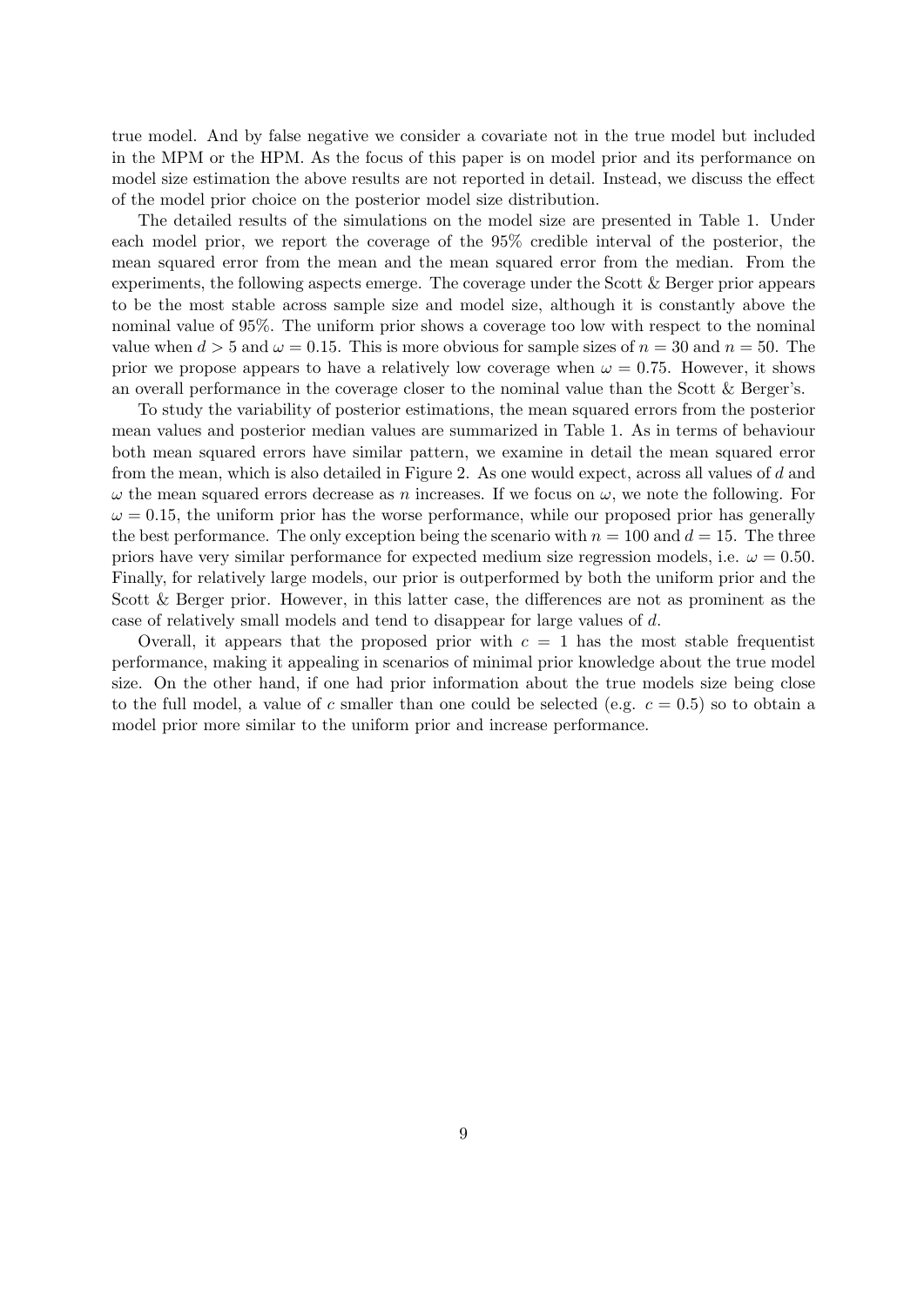| $\mathbf{n=30}$  |             | Uniform     |                              | Scott & Berger |                | Proposed, $c = 1$                                     |                 |                    |                     |          |
|------------------|-------------|-------------|------------------------------|----------------|----------------|-------------------------------------------------------|-----------------|--------------------|---------------------|----------|
| $\boldsymbol{d}$ | Coverage    |             | MSE Mean MSE Median Coverage |                |                | MSE Mean MSE Median Coverage                          |                 |                    | MSE Mean MSE Median | $\omega$ |
| $\overline{3}$   | 0.995       | 0.515       | 0.445                        | 0.998          | 0.371          | 0.297                                                 | 0.999           | 0.162              | 0.163               | 0.15     |
|                  | $\,0.995\,$ | 0.382       | $0.507\,$                    | 0.998          | 0.421          | $0.605\,$                                             | $\,0.967\,$     | $0.515\,$          | 0.685               | $0.50\,$ |
|                  | 0.989       | 0.545       | 0.746                        | 0.997          | 0.529          | 0.802                                                 | 0.908           | 0.930              | 1.166               | $0.75\,$ |
| $\mathbf 5$      | 0.980       | 1.770       | 1.640                        | 0.995          | 0.969          | 0.784                                                 | 0.997           | $\,0.363\,$        | 0.323               | $0.15\,$ |
|                  | $\,0.992\,$ | $\,0.652\,$ | $\,0.763\,$                  | 0.997          | $0.793\,$      | $1.059\,$                                             | 0.950           | $0.886\,$          | 1.163               | $0.50\,$ |
|                  | 0.960       | 1.021       | $1.221\,$                    | 0.995          | $\,0.843\,$    | 1.163                                                 | $\rm 0.852$     | $1.682\,$          | 2.014               | $0.75\,$ |
| 10               | $0.773\,$   | 7.464       | $7.444\,$                    | $\,0.993\,$    | 2.438          | 1.760                                                 | 0.989           | $1.179\,$          | 1.011               | $0.15\,$ |
|                  | 0.990       | 0.398       | 0.475                        | 0.991          | 0.421          | 0.480                                                 | 0.966           | 0.401              | 0.493               | 0.50     |
|                  | $\rm 0.957$ | 0.561       | 0.706                        | 0.990          | 0.460          | $\,0.593\,$                                           | 0.886           | 0.840              | 0.976               | 0.75     |
| 15               | $0.786\,$   | 11.266      | 11.314                       | $\,0.992\,$    | 4.501          | $3.656\,$                                             | 0.973           | $\phantom{-}2.074$ | 1.926               | $0.15\,$ |
|                  | $\,0.996\,$ | 0.107       | 0.129                        | 0.996          | $0.102\,$      | $0.117\,$                                             | 0.974           | 0.113              | 0.130               | $0.50\,$ |
|                  | 0.972       | 0.177       | 0.212                        | 0.993          | 0.153          | 0.185                                                 | $\rm 0.918$     | 0.222              | 0.249               | $0.75\,$ |
|                  |             |             |                              |                |                |                                                       |                 |                    |                     |          |
| $n = 50$         |             | Uniform     |                              |                | Scott & Berger |                                                       | Proposed, $c=1$ |                    |                     |          |
| $\boldsymbol{d}$ | Coverage    |             | MSE Mean MSE Median          | Coverage       |                | $\operatorname{MSE}$ Mean $\operatorname{MSE}$ Median | Coverage        |                    | MSE Mean MSE Median | $\omega$ |
| $\overline{3}$   | 0.997       | 0.363       | 0.298                        | 0.999          | 0.252          | 0.206                                                 | 0.999           | 0.126              | 0.134               | 0.15     |
|                  | $\,0.995\,$ | 0.312       | 0.417                        | 0.998          | 0.347          | $0.478\,$                                             | 0.971           | $\,0.399\,$        | 0.524               | $0.50\,$ |
|                  | 0.988       | 0.445       | 0.618                        | 0.995          | 0.427          | $\,0.635\,$                                           | 0.932           | 0.693              | 0.867               | $0.75\,$ |
| $\bf 5$          | $\,0.988\,$ | 1.220       | 1.131                        | 0.997          | 0.603          | $0.478\,$                                             | 0.998           | $0.267\,$          | 0.248               | $0.15\,$ |
|                  | $\,0.992\,$ | 0.546       | $\,0.665\,$                  | 0.995          | 0.678          | $\,0.888\,$                                           | 0.954           | $0.719\,$          | $\,0.956\,$         | $0.50\,$ |
|                  | 0.963       | 0.830       | 1.045                        | 0.993          | 0.710          | 0.989                                                 | 0.878           | 1.263              | 1.548               | 0.75     |
| 10               | 0.882       | 5.536       | $5.382\,$                    | 0.997          | 1.104          | $0.746\,$                                             | $\,0.996\,$     | $0.773\,$          | 0.629               | $0.15\,$ |
|                  | 0.991       | 0.378       | $0.456\,$                    | 0.993          | 0.404          | 0.463                                                 | 0.970           | $\,0.383\,$        | 0.482               | 0.50     |
|                  | 0.960       | 0.519       | 0.659                        | 0.990          | 0.448          | 0.581                                                 | 0.896           | 0.732              | 0.856               | $0.75\,$ |
| 15               | 0.784       | 9.115       | $\boldsymbol{9.133}$         | 0.996          | $1.259\,$      | $0.808\,$                                             | 0.990           | $1.255\,$          | 1.076               | $0.15\,$ |
|                  | $\,0.995\,$ | 0.115       | $\rm 0.133$                  | $\,0.996\,$    | 0.113          | 0.128                                                 | 0.974           | $0.119\,$          | $0.138\,$           | $0.50\,$ |
|                  | 0.975       | 0.171       | 0.201                        | 0.994          | 0.156          | 0.188                                                 | 0.918           | 0.203              | 0.231               | 0.75     |
|                  |             |             |                              |                |                |                                                       |                 |                    |                     |          |
| $n = 100$        |             | Uniform     |                              |                | Scott & Berger |                                                       | Proposed, $c=1$ |                    |                     |          |
| $\boldsymbol{d}$ | Coverage    |             | MSE Mean MSE Median          | Coverage       |                | $\operatorname{MSE}$ Mean $\operatorname{MSE}$ Median | Coverage        |                    | MSE Mean MSE Median | $\omega$ |
| 3                | 0.999       | 0.223       | 0.174                        | 0.999          | 0.151          | 0.120                                                 | 0.999           | 0.083              | 0.084               | 0.15     |
|                  | 0.995       | 0.245       | 0.323                        | 0.995          | 0.277          | 0.364                                                 | 0.978           | $\,0.298\,$        | 0.382               | $0.50\,$ |
|                  | 0.987       | $0.336\,$   | $\,0.461\,$                  | 0.993          | $\!0.325\!$    | $0.471\,$                                             | 0.949           | $\,0.482\,$        | $\,0.596\,$         | $0.75\,$ |
| $\bf 5$          | 0.990       | 0.741       | 0.619                        | 0.997          | 0.347          | $\,0.269\,$                                           | 0.998           | 0.183              | 0.170               | $0.15\,$ |
|                  | 0.993       | 0.418       | $\,0.532\,$                  | $\,0.992\,$    | 0.531          | 0.661                                                 | 0.967           | $\,0.499\,$        | 0.658               | $0.50\,$ |
|                  | 0.967       | $\,0.613\,$ | 0.810                        | 0.994          | 0.537          | 0.764                                                 | 0.909           | $\!0.851$          | 1.051               | $0.75\,$ |
| 10               | 0.954       | 3.270       | 2.989                        | 0.998          | 0.420          | 0.279                                                 | 0.997           | 0.449              | 0.340               | $0.15\,$ |
|                  | 0.991       | 0.372       | 0.441                        | 0.993          | 0.415          | 0.476                                                 | 0.970           | $\rm 0.375$        | 0.471               | $0.50\,$ |
|                  | $\,0.958\,$ | 0.508       | 0.647                        | 0.990          | 0.451          | $0.580\,$                                             | 0.894           | 0.701              | 0.821               | $0.75\,$ |
| 15               | $0.866\,$   | 5.810       | $5.716\,$                    | 0.997          | 0.269          | $\rm 0.152$                                           | 0.994           | $0.660\,$          | $0.530\,$           | $0.15\,$ |
|                  | $\,0.996\,$ | $0.102\,$   | 0.120                        | $\,0.996\,$    | $0.108\,$      | $\rm 0.123$                                           | 0.977           | 0.109              | $\rm 0.125$         | $0.50\,$ |
|                  | 0.975       | 0.160       | 0.187                        | 0.994          | 0.149          | 0.178                                                 | 0.922           | 0.187              | 0.210               | 0.75     |
|                  |             |             |                              |                |                |                                                       |                 |                    |                     |          |

Table 1: Summary of simulation results for the three priors: uniform prior, Scott & Berger prior and the proposed prior with  $c = 1$ . A proportion of identifying the true number of covariates within the 95% of the posterior probability (Coverage) and the mean squared error of posterior mean values (MSE Mean) and posterior median values (MSE Median) are computed.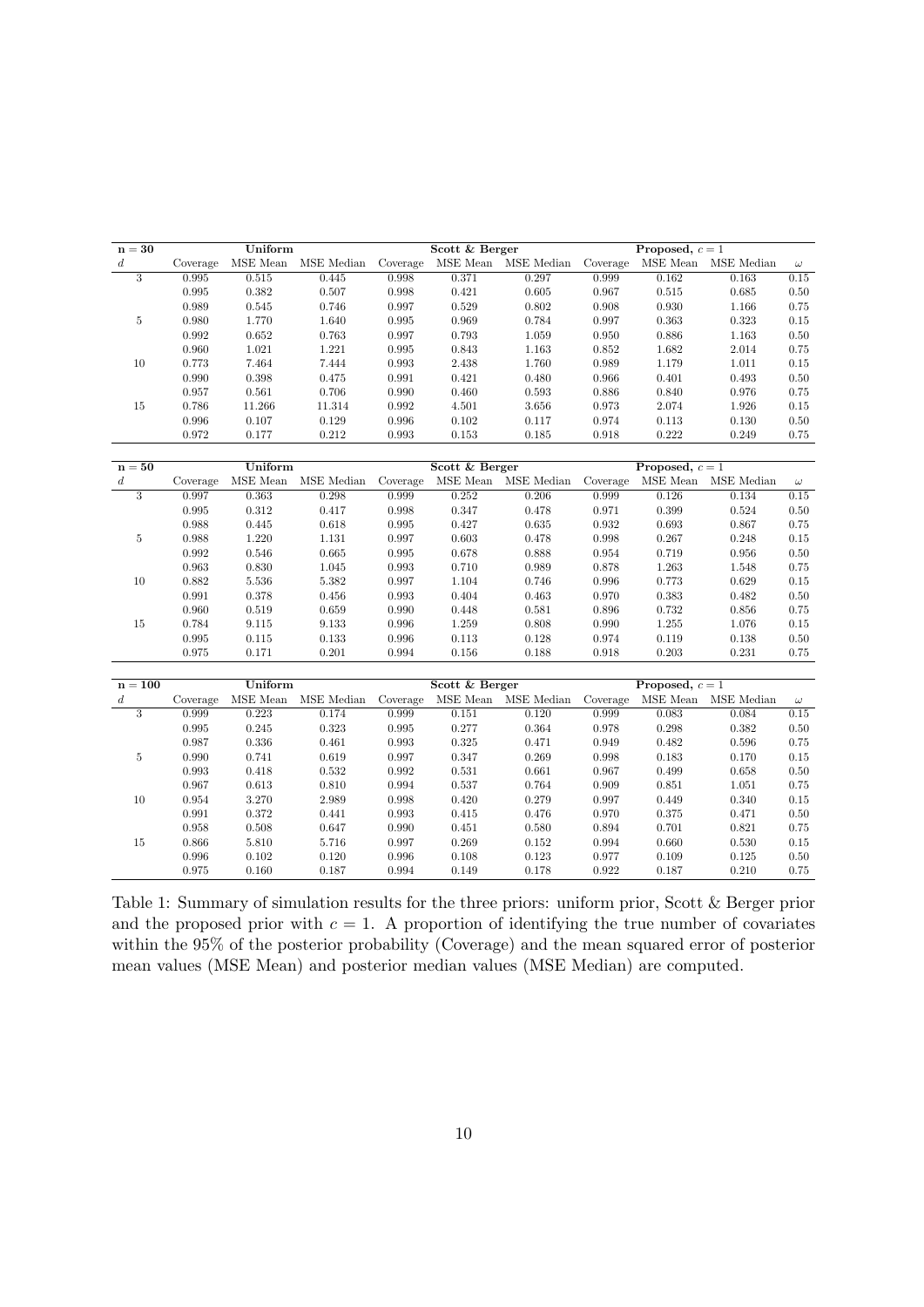

Figure 2: Mean squared error from the mean from the simulation exercise on the posterior for the model size. The plot reports the results obtained by applying on the model space the uniform prior (red continuous line), Scott & Berger prior (blue dotted line) and the proposed prior (dashed green line).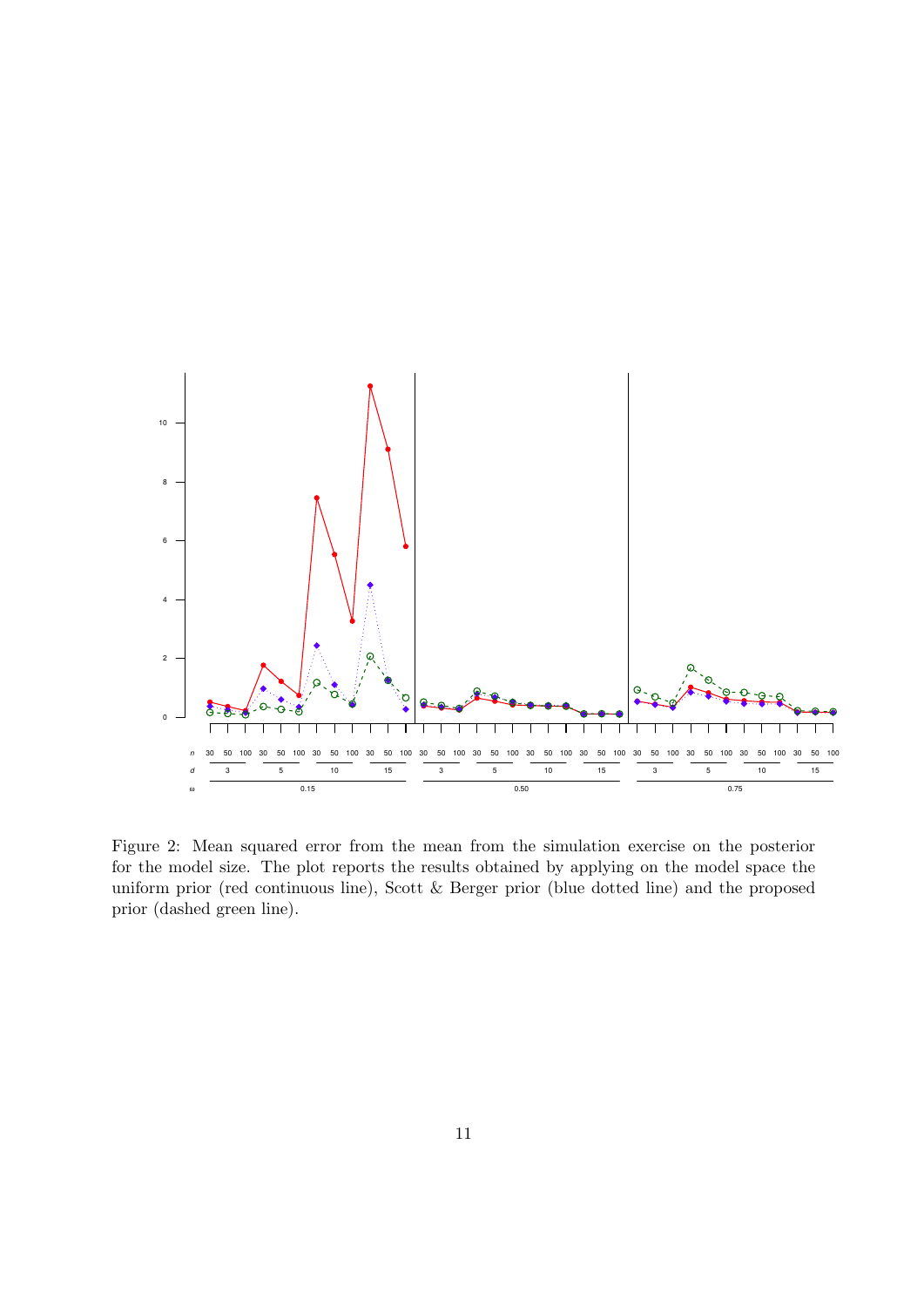## 5 Illustrative examples with real data sets

In this section we investigate the properties of objective model priors for variable selection in real data sets. The considered data sets are US crime data (Vandaele, 1978) and the Hald data (Woods et al., 1932), which have been extensively used in literature (see Kubinyi ( 1996) and Liang et al. (2008), for example). At last, we perform a robustness analysis to highlight the sensitivity of the inferential results to relatively small changes to the data.

#### 5.1 US crime data

The first data set consists of  $n = 47$  observations for  $d = 15$  covariates related to crime data in the US for 1960 (Vandaele, 1978). The aim of the analysis is to understand which variables, such as population type, police expenditure and ethnicity (among others), impact on the crime rate per head in the population (the response variable).

The summary statistics of the model size posterior distributions are presented in Table 2, where we considered the proposed prior with different values of the constant  $c$ . The plot of the posterior distributions for the model size are represented in Figure 3. The mean and the median obtained by the use of the uniform prior and the Scott & Berger prior are similar. The proposed prior, with  $c = 1$ , gives mean and median model size smaller than the ones obtained by using the other two priors. We note that the posterior mean and median model size increase when  $c$  is smaller than one, as expected, and for  $c > 1$  these values decrease as the prior puts more mass on smaller models. Again, this result is in line on what discussed in Sections 3 and 4. From the table, and by inspecting the the posterior plots, we see that the Scott & Berger prior yields a posterior for the model size with higher uncertainty than the one obtained by using either the uniform prior or the proposed prior.

The HPM identified by the uniform prior includes 6 covariates, unlike the one determined by Scott & Berger prior and the proposed prior, which both assign the highest mass to a model of size 3. The posterior probability for the HPM is of 0.019 for the uniform prior, 0.021 for the Scott & Berger prior, and 0.056 when the proposed prior (with  $c = 1$ ) is used. In Table 3 we can see what covariates are included in the HPM under each one of the considered priors, and that both Scott & Berger and our prior agree in the result. In Table 3, the proposed model prior tends to assign lower probabilities compared to the other two priors, particularly for covariates which are unlikely to be included (posterior inclusion probabilities less than  $1/2$ ). The main result is that the covariates concerning age of males, unemployment rate among male and probability of imprisonment are included in the MPM under the uniform and the Scott & Berger priors, but not under the proposed prior.

Although the proposed prior and Scott & Berger's disagree on the size of the MPM, we note that both values, 3 and 6, are well within the 95% credible interval of the respective posteriors. The same can not be said for the uniform prior, as the corresponding credible interval does not contain the size 3.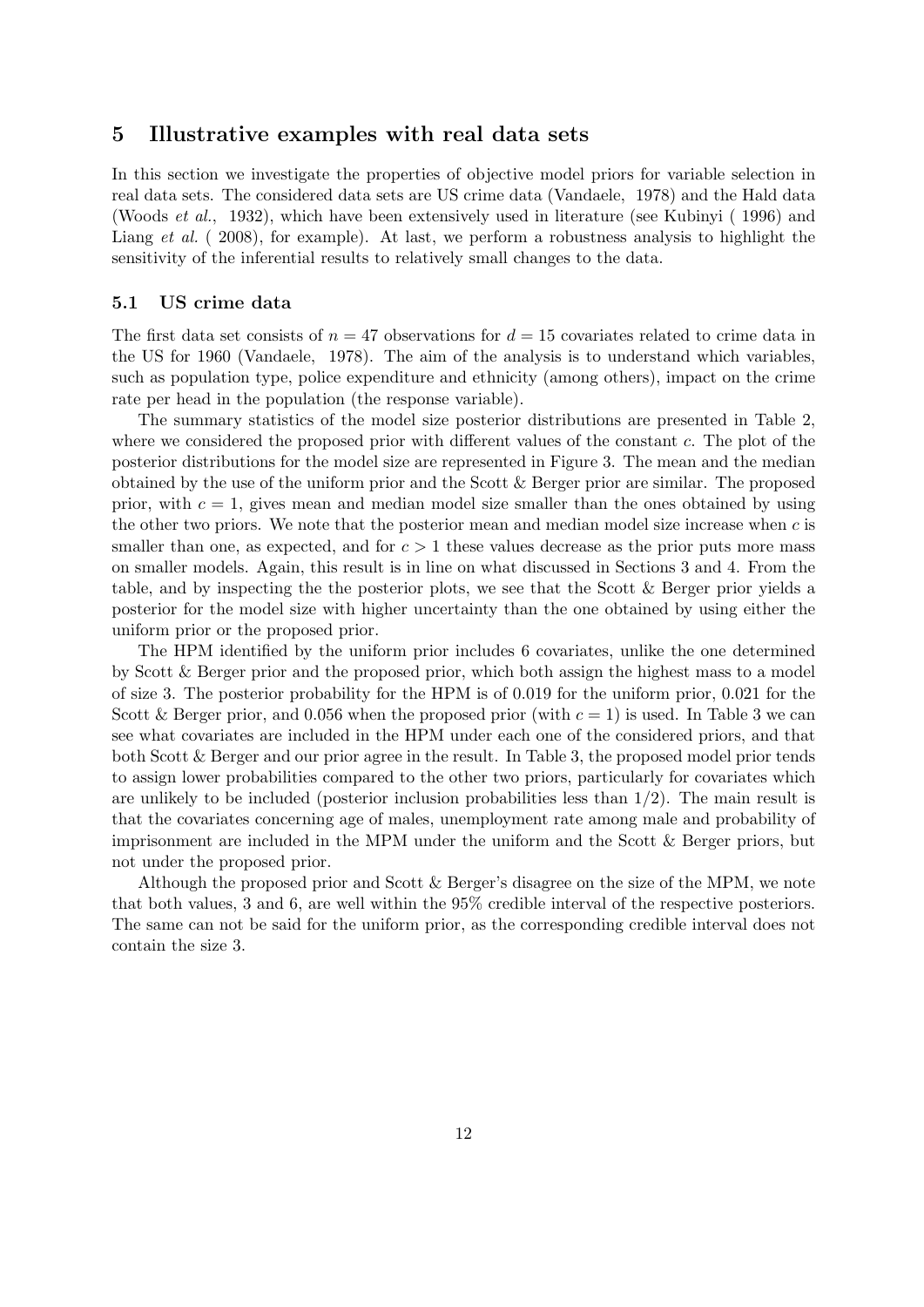

Figure 3: Posterior distribution of the number of covariates for the US Crime data set. Three model priors are considered: uniform, Scott & Berger and proposed prior with  $c = 1$ .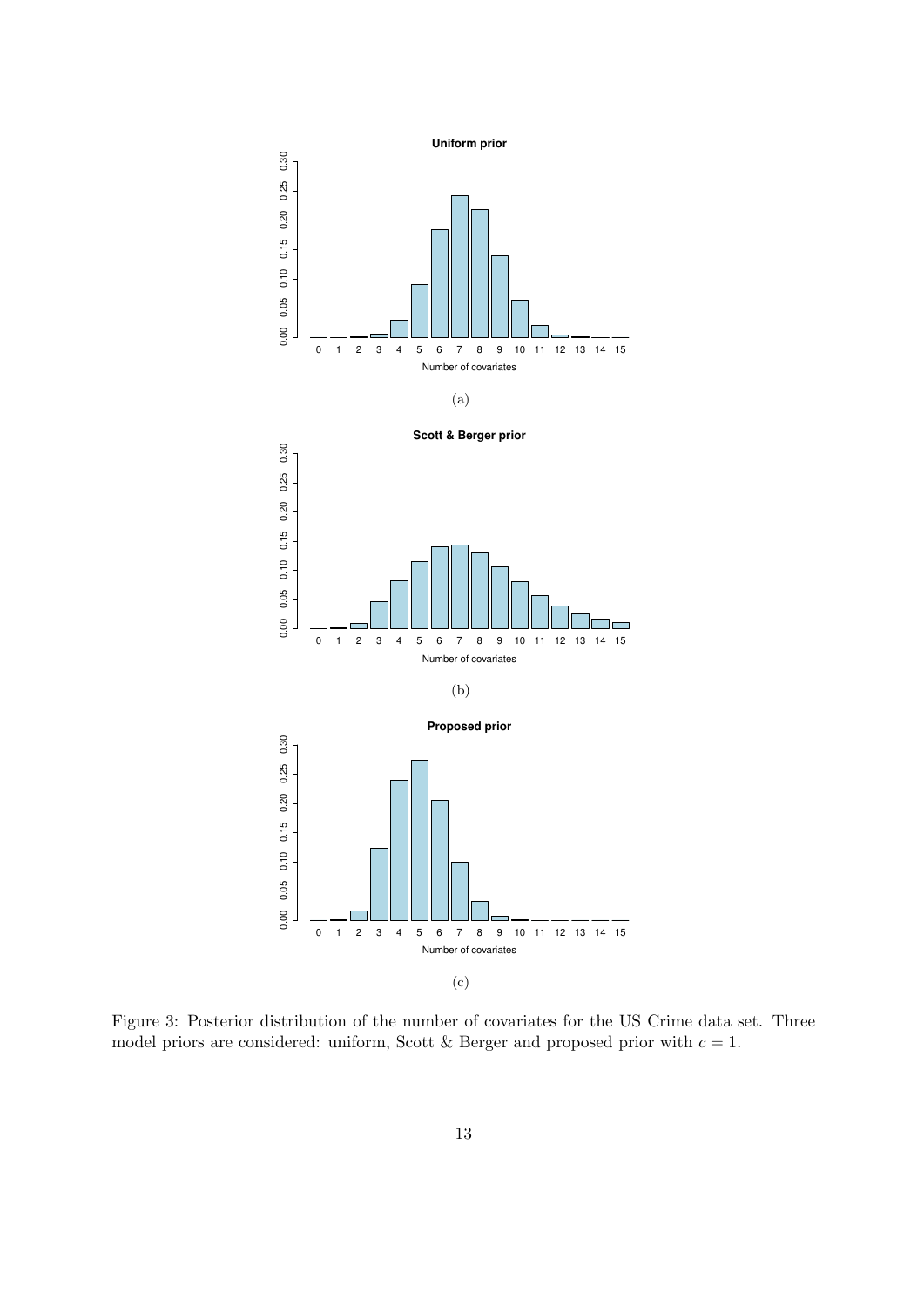| Model prior          | Mean | Median | SD   | 95\% C.I. | HPM | <b>MPM</b> |
|----------------------|------|--------|------|-----------|-----|------------|
| Uniform              | 7.32 |        | 1.78 | (4.11)    | 6   | 6          |
| Scott & Berger       | 7.49 |        | 2.91 | (3,14)    | 3   |            |
| Proposal $(c=1.0)$   | 5.00 | 5      | 1.56 | (3,8)     | 3   | 3          |
| Proposal $(c = 0.5)$ | 6.06 | 6      | 1.72 | (4,10)    | 3   | 3          |
| Proposal $(c = 1.5)$ | 4.13 | 4      | 1.42 | (2,7)     | 3   | 3          |
| Proposal $(c = 2.0)$ | 3.45 | 3      | 1.29 | (1, 6)    | 3   |            |

Table 2: Comparison of the posterior summary statistics for the US Crime data set. Four statistics for the number of covariates are measured: mean, median, standard deviation (SD) and the 95% confidence interval (95% C.I.). The number of covariates included in the highest posterior probability model (HPM) and the median probability model (MPM) are reported.

|                                         | Posterior Inclusion Probability |                  |                  |  |  |
|-----------------------------------------|---------------------------------|------------------|------------------|--|--|
| Covariate                               | Uniform                         | Scott $&$ Berger | Proposed $(c=1)$ |  |  |
| Percentage of males aged 14-24          | $0.76\bullet$                   | 0.70             | 0.46             |  |  |
| Indicator variable for a Southern state | 0.25                            | 0.28             | 0.10             |  |  |
| Mean years of schooling                 | $0.88 \bullet$                  | $0.85\bullet$    | $0.72\bullet$    |  |  |
| Police expenditure in 1960              | $0.83\bullet$                   | $0.84\bullet$    | $0.81\bullet$    |  |  |
| Police expenditure in 1959              | 0.38                            | 0.41             | 0.27             |  |  |
| Labour force participation rate         | 0.23                            | 0.27             | 0.11             |  |  |
| Number of males per 1000 females        | 0.38                            | 0.42             | 0.29             |  |  |
| State population                        | 0.28                            | 0.31             | 0.12             |  |  |
| Number of non-whites per 1000 people    | 0.23                            | 0.27             | 0.10             |  |  |
| Unemployment rate of urban males 14-24  | 0.30                            | 0.34             | 0.11             |  |  |
| Unemployment rate of urban males 35-39  | $0.52\bullet$                   | 0.51             | 0.21             |  |  |
| Gross domestic product per head         | 0.36                            | 0.37             | 0.18             |  |  |
| Income inequality                       | $0.98 \bullet$                  | $0.97\bullet$    | $0.96 \bullet$   |  |  |
| Probability of imprisonment             | $0.70\bullet$                   | 0.66             | 0.44             |  |  |
| Average time served in state prisons    | 0.25                            | 0.28             | 0.12             |  |  |

Table 3: Posterior inclusion probabilities for the US Crime data set. The covariates with posterior inclusion probabilities greater than 1/2 are highlighted in bold, and a dot notation represents the covariate included in the highest posterior probability model.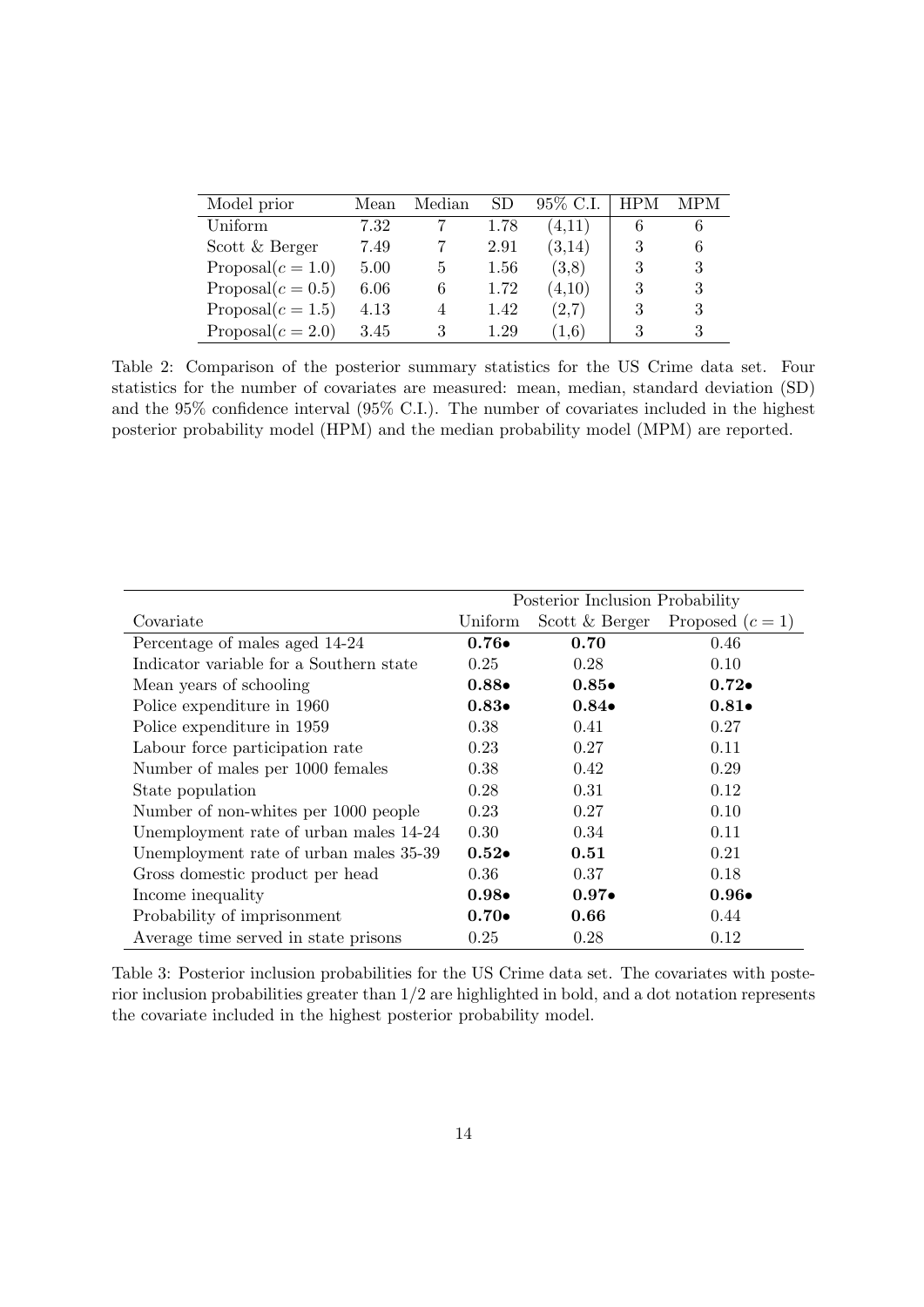#### 5.2 Hald data

The Hald data set contains  $n = 13$  observations with  $d = 4$  covariates, and it concerns an engineering application to study the cement composition (Woods et al., 1932). In particular, the study considers the effect on the heat evolved per gram of cement (in calories) by the amount of tricalcium aluminate, the amount of tricalcium silicate, the amount of tricalcium aluminio ferrite and the amount of dicalcium silicate.

The variable selection problem for the Hald data turns out to be a much simpler task than the one discussed in Section 5.1. In fact, by examining both Table 4 and Figure 4, we note that the size of HPM and MPM are 2 under each considered prior. The only exception being the proposed prior with  $c = 2$ . In this case, as expected, the prior is extremely parsimonious assigning high mass on the null model, in comparison to the mass assigned to any other regression model. There is a slightly higher variability in the posterior of the model size under the Scott & Berger prior, and this is reflected by both a higher standard deviation and a larger credible interval. The coinciding result on the model size estimation is supported by the similar posterior inclusion probabilities in Table 5. The posterior inclusion probability assigned to the first two covariates is definitely above 1/2 under each prior, whilst the one assigned to the remaining two covariates is clearly below 1/2.

The Hald data set appears to represent a case where the information contained in the data about which covariate should be included is so strong that the choice of the model prior does not make much difference; provided, of course, that this choice is not too extreme. The above is reflected in the posterior probability associated to the HPM being close or above 50% under each prior. In fact, the probability is 0.55 under the uniform prior, 0.47 under the Scott  $\&$ Berger prior and 0.67 under the proposed prior.

|                      | Mean | Median         | SD   | 95\% C.I.           | <b>HPM</b>    | MPM |
|----------------------|------|----------------|------|---------------------|---------------|-----|
| Uniform              | 2.27 |                | 0.74 | (2,3)               |               |     |
| Scott & Berger       | 2.41 | $\overline{2}$ | 0.81 | (2,4)               | 2             |     |
| Proposal $(c=1)$     | 2.12 | 2              | 0.72 | (2,3)               | $\mathcal{D}$ |     |
| Proposal $(c = 0.5)$ | 2.25 | 2              | 0.73 | (2,3)               | 9             |     |
| Proposal $(c = 1.5)$ | 2.07 |                | 0.71 | $\left( 2.3\right)$ | $\mathcal{D}$ |     |
| Proposal $(c=2)$     | 0.02 |                | 1.15 | $\left(0,0\right)$  | റ             |     |

Table 4: Comparison of the posterior summary statistics for the Hald data set. Four statistics for the number covariates are measured: mean, median, standard deviation (SD) and the 95% confidence interval (95% C.I.). The number of covariates included in the highest posterior probability model (HPM) median probability model (MPM) are reported.

#### 5.3 Robustness of model priors

To analyse the robustness of the proposed prior to small changes in the data, and to compare the results with the uniform and the Scott & Berger priors, we look at the performance in estimating the model size and the posterior inclusion probabilities for repeated random sub-samples of the original data, both for the US Crime data and the Hald data.

The general idea is to extract 500 sub-samples of a size that is the 85% of the numerosity of the data set, and perform variable selection as done in Section 5 using these sub-samples as ob-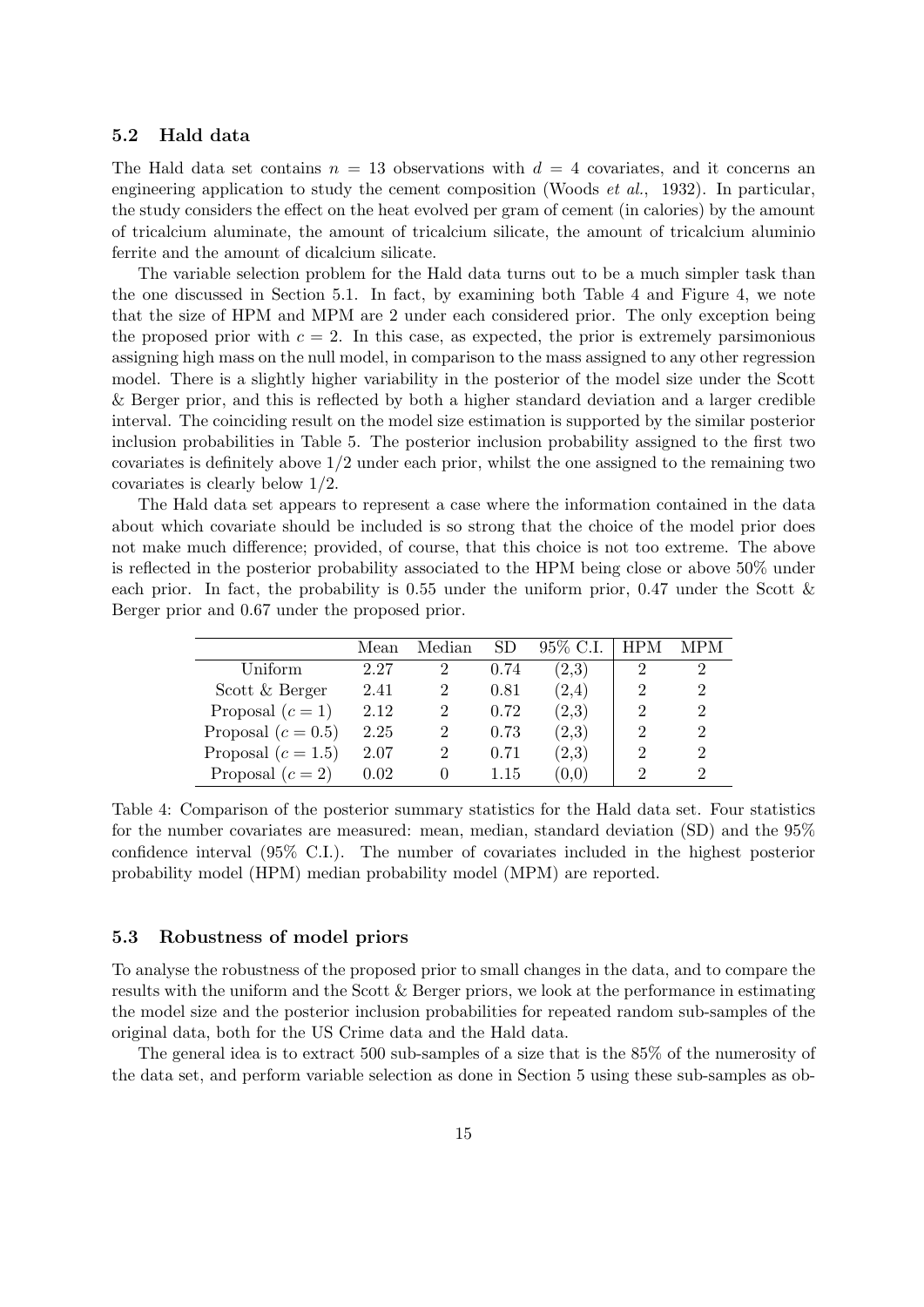

Figure 4: Posterior distribution of the number of covariates for the Hald data set. Three model priors are considered: uniform, Scott & Berger and proposed prior with  $c = 1$ .

|                              | Posterior Inclusion Probability |               |                                   |  |  |
|------------------------------|---------------------------------|---------------|-----------------------------------|--|--|
| Covariate                    | Uniform                         |               | Scott & Berger Proposed $(c = 1)$ |  |  |
| Ticalcium aluminate          | $0.98\bullet$                   | $0.98\bullet$ | $0.99\bullet$                     |  |  |
| Tricalcium silicate          | $0.75\bullet$                   | $0.76\bullet$ | $0.75\bullet$                     |  |  |
| Tetracalcium alumino ferrite | 0.18                            | 0.26          | 0.08                              |  |  |
| Dicalcium silicate           | 0.36                            | 0.42          | 0.30                              |  |  |

Table 5: Posterior inclusion probabilities for the Hald data set. The covariates with a posterior inclusion probability greater than  $1/2$  are highlighted in bold, and a dot notation represents the covariate included in the highest posterior probability model.

servations. Then we compare the performance of the model priors by considering the histogram of the posterior mean model size, and the box-plots of the posterior inclusion probabilities for the considered priors.

For the US Crime data set analysed in Section 5.1, we consider 500 samples of size 40. The analysis takes also into consideration the results for different values of c for the proposed prior. Figure 5 shows the histogram of the mean model size when we apply the uniform prior and the Scott & Berger; for the proposed prior, we consider  $c = 1.0$ ,  $c = 0.5$ ,  $c = 1.5$  and  $c = 2.0$ . In the plots we have indicated with a vertical line the estimated model size when the whole data set is considered. We note the following. First, the uncertainty in the model size is larger when the Scott & Berger prior is used. All the remaining cases appear to lead similar variability in the posterior model size estimates. Second, there is a sensitivity of our prior to c, with an impact on the mean location of the distribution, in the sense that when  $c$  increases the mean model size decreases. This agrees with what discussed in Section 3 about the parsimony of the prior when c increases. Also, note that proposed prior tends to yield a posterior similar to the posterior yielded by the uniform prior for  $c = 0.5$ , as expected.

For what it concerns the posterior inclusion probabilities, in Figure 6, we see a relatively small impact of c on the variability of the probabilities, except when  $c = 2.0$  when we see a larger variability for covariate number 13, for example. Effects of different values of the constant  $c$ appear in the mean of the estimates. For example, covariates 1 and 3. When we compare our prior with  $c = 1$ , to the uniform prior and, in particular, Scott & Berger's, it is interesting to focus on the three covariates that are included in the MPM under these two last priors but not under our prior. In Figure 6 these covariates are indicated by numbers 1, 11 and 14. We note that the size of the variability of their posterior inclusion probabilities under the proposed prior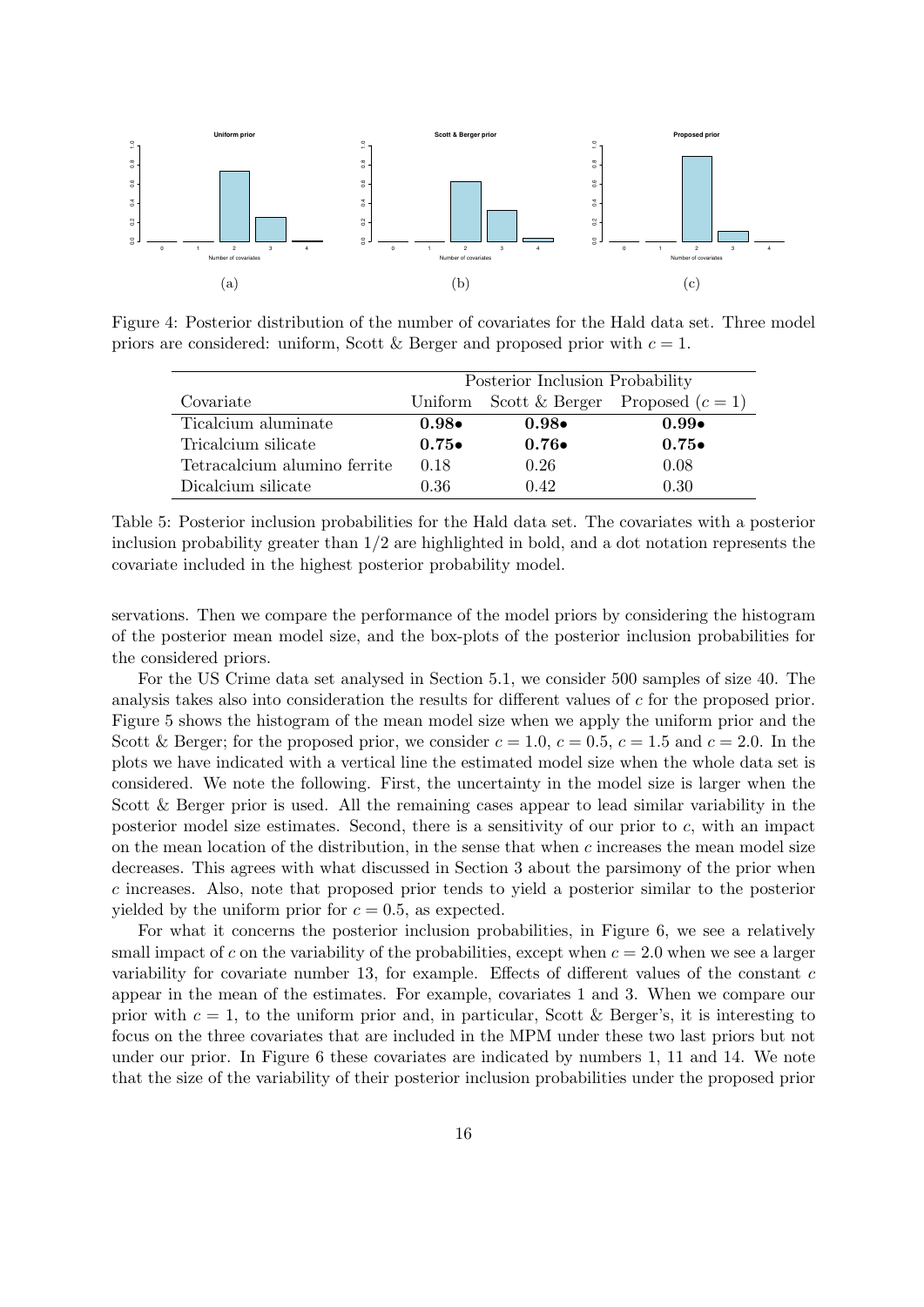

Figure 5: Histograms of the posterior mean model size for the considered priors, where the proposed prior has been analysed for  $c = 1.0$ ,  $c = 0.5$ ,  $c = 1.5$  and  $c = 2.0$  (500 sub-samples of size 40 from the US Crime data set).

admits possible inclusion of the covariates in the MPM. This seems to suggest that, although our prior has undoubtedly a feature of estimating regression models with less covariates than the one defined by the other two priors, it possibly reflects a low level of certainty in the data on whether the covariates have to be considered or not. Considering the covariates included in the MPM, the covariates 3, 4 and 13 in Figure 6, we can make the following comments. For the covariates 4 and 13, there is little to argue as the distributions of the respective posterior inclusion probabilities show strong information in the data in favour of their inclusion in the MPM model. However, with similar arguments for the above non included covariates, the variability of the posterior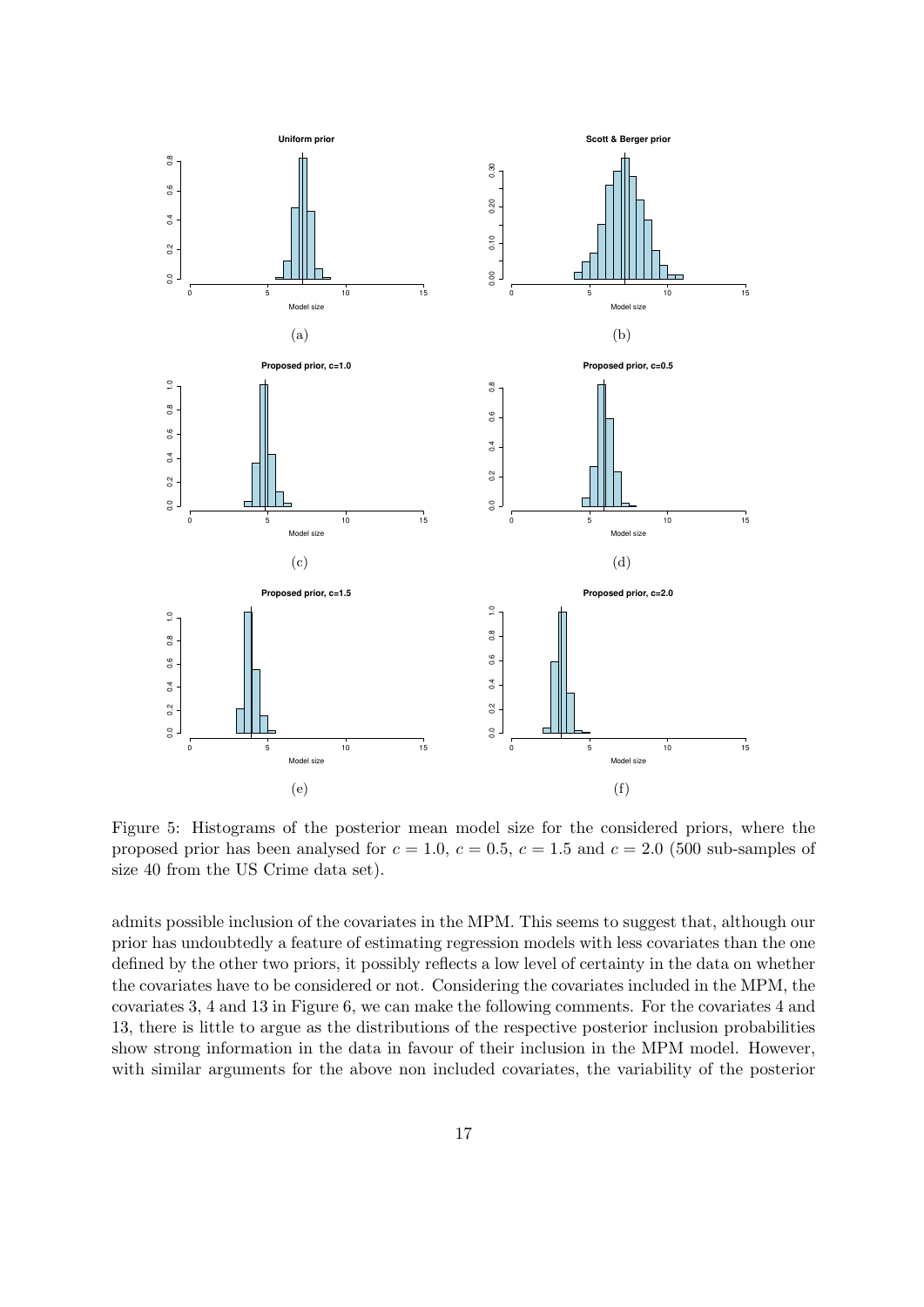inclusion probability of covariate 3 expresses a less strong support from the observations on whether the covariate has to be part of the regression model.



Figure 6: Box-plots of the posterior inclusion probabilities for the considered priors, where the proposed prior has been analysed for  $c = 1.0$ ,  $c = 0.5$ ,  $c = 1.5$  and  $c = 2.0$ . Results are based on 500 replicates of sub-samples size of 40 from the US Crime data set.

The robustness analysis of the Hald data set, with a similar procedure as above, consisted in 500 repeated samples of size 10. The histograms of the posterior mean model size are in Figure 7, while the box-plots of the posterior inclusion probabilities are in Figure 8. As already discussed in Section 5.2, the information about the covariates that should be part of the regression model contained in the data appears to be strong, and this is reflected in the robustness of the approach. In particular, the histograms of the posterior mean model size are concentrated around the mean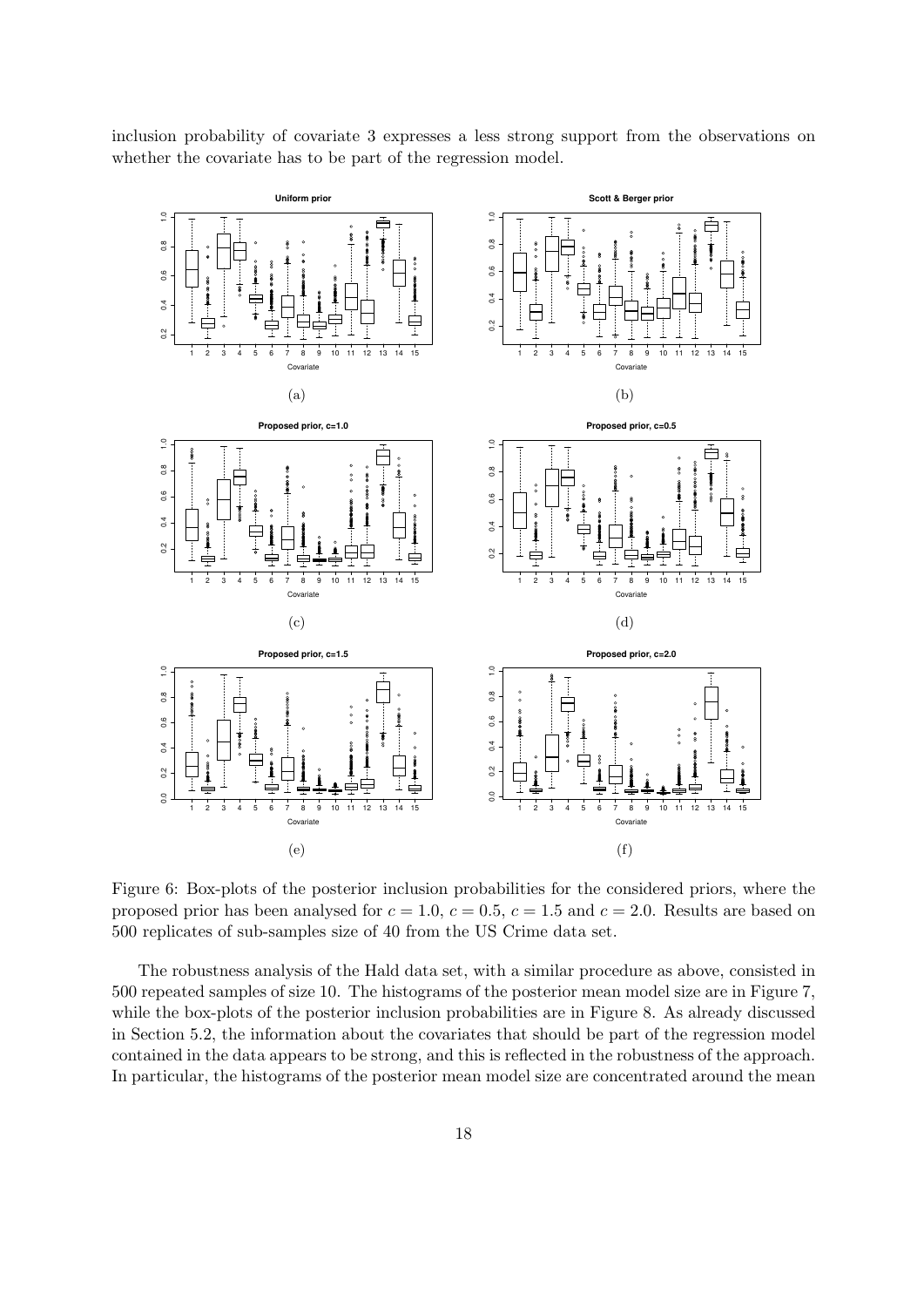

obtained by considering the whole data set (vertical line). The inspection of the box-plots of

Figure 7: Histograms of the posterior mean model size for the considered priors, where the proposed prior has been analysed for  $c = 1.0$ ,  $c = 0.5$ ,  $c = 1.5$  and  $c = 2.0$  (500 sub-samples of size 10 from the Hald data set).

the posterior inclusion probabilities for this data set is straightforward. The impact of  $c$  is more noticeable on the covariates with either a high posterior inclusion probability (i.e. number 1) or with a low posterior inclusion probability (i.e. number 3). In fact, for  $c$  increasing, these probabilities become more prominent. In general, however, it doesn't seem that different priors lead to significantly different variability or shape of the distribution of the posterior inclusion probabilities.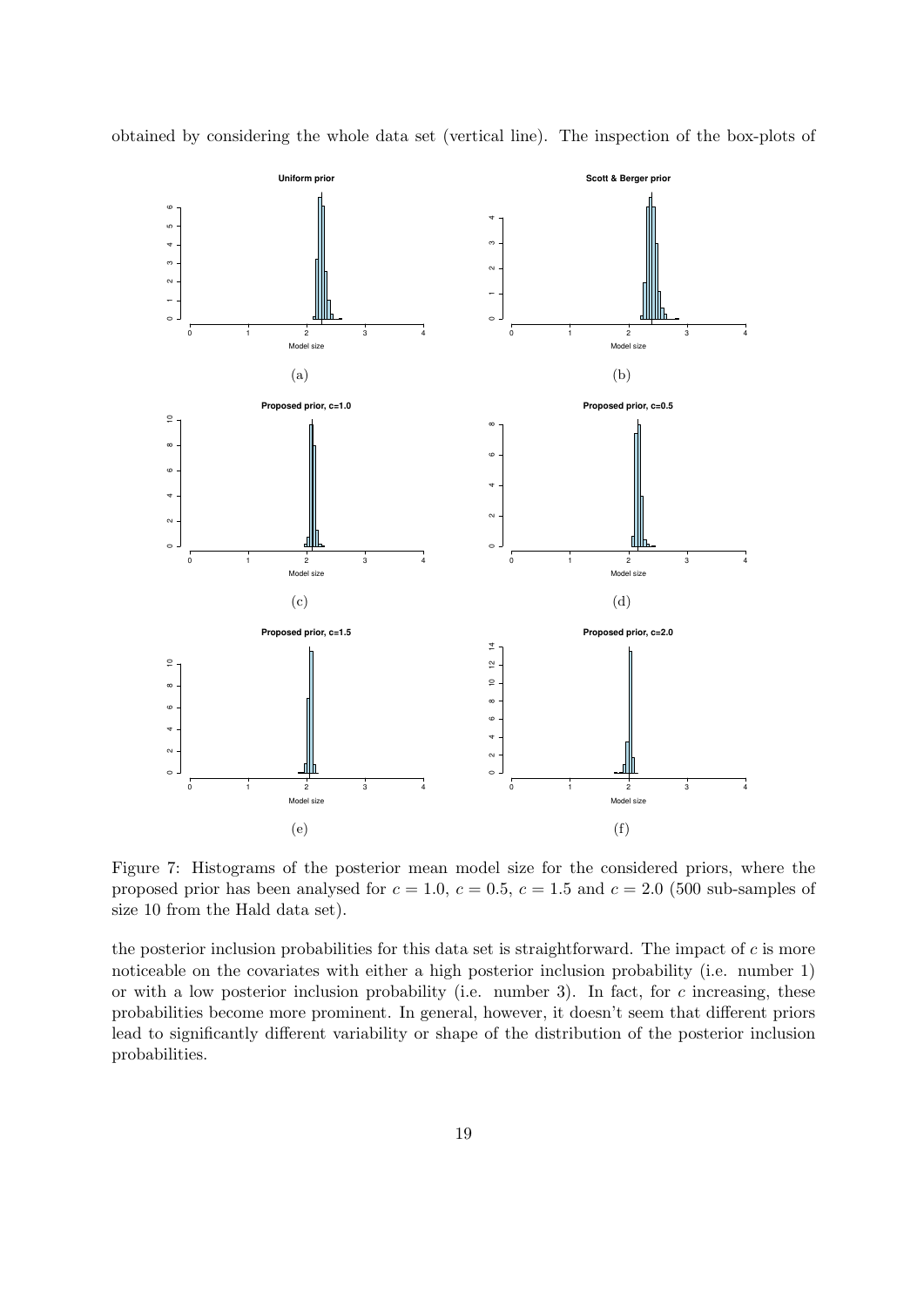

Figure 8: Box-plots of the posterior inclusion probabilities for the considered priors, where the proposed prior has been analysed for  $c = 1.0$ ,  $c = 0.5$ ,  $c = 1.5$  and  $c = 2.0$ . Results are based on 500 replicates of sub-samples size of 10 from the Hald data set.

## 6 Discussion

This paper introduces a novel prior distribution for the model space in variable selection for linear regression. The prior is based on the idea that, if the "wrong" model is chosen, we incur in a loss that has two components: one represents the loss in information objectively measured by considering the worth of the model, and one related to the complexity of the model expressed by its size. The obtained model has the following two appealing properties. First, it has a simple expression. Second, it has the flexibility of representing minimal prior information about the model as well as to allow the inclusion of appropriate prior information with regard to the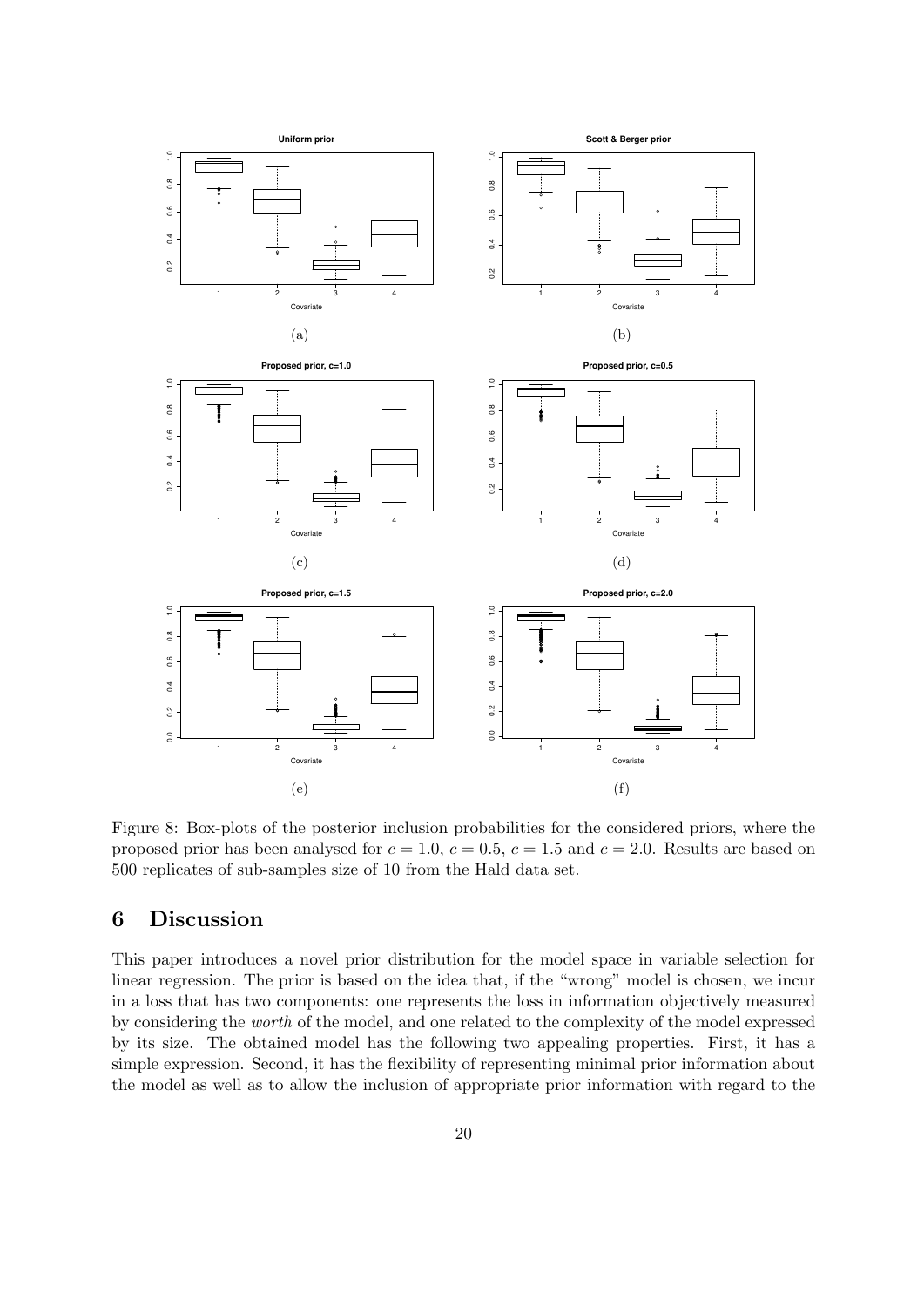model size.

The simulations studies carried out show good frequentist performance of the model prior when compared to other two existing minimally informative priors: the uniform prior and the Scott & Berger prior (Scott and Berger, 2010). In particular, when we set the constant  $c = 1$ , which is our recommendation for a prior carrying minimal prior information, the proposed prior outperforms the other two priors when the size of the true model is relatively small, with respect to the full model. In cases where the true model is close to the full model our prior is not performing as well as the other two priors. However, the difference in the performance is small and, if prior information is available, this lack of performance can be compensated by an appropriate choice of the constant  $c$  reflecting the prior knowledge.

When it comes to real data analysis, we note a fair closeness of the results obtained by using the proposed prior with the ones of Scott & Berger's. Both of them are more parsimonious than the uniform prior, unless the data itself is highly informative about which covariates should be included in the regression model. It is however important to highlight that the observed discrepancies between the proposed prior and the Scott & Berger prior are limited to the median probability model. In fact, the estimated highest probability models are the same for both the analysed data sets, and it is noteworthy to mention that the posterior probability associated to the highest probability model under our prior is the largest.

## Appendix - Proof of Theorem 1

Let  $\gamma$  and  $\gamma'$  be non-identical binary vectors. With the corresponding design matrices  $X_{\gamma}$  and  $\mathbf{X}_{\pmb{\gamma}'}$  and the vectors of coefficients  $\beta_{\pmb{\gamma}}$  and  $\beta_{\pmb{\gamma}'},$  the models are defined as

$$
M_{\pmb\gamma}: \mathbf{y} \sim N_n \left(\mathbf{1}_n \alpha + \mathbf{X}_{\pmb\gamma} \boldsymbol\beta_{\pmb\gamma}, I/\phi\right) = N_n \left(\tilde{\mathbf{X}}_i \tilde{\boldsymbol\beta}_{\pmb\gamma}, I/\phi\right)
$$

$$
M_{\pmb\gamma'}: \mathbf{y} \sim N_n \left(\mathbf{1}_n \alpha + \mathbf{X}_{\pmb\gamma'} \boldsymbol\beta_{\pmb\gamma'}, I/\phi\right) = N_n \left(\tilde{\mathbf{X}}_{\pmb\gamma'} \tilde{\boldsymbol\beta}_{\pmb\gamma'}, I/\phi\right)
$$

where  $\tilde{\mathbf{X}}_{\pmb{\gamma}} = [\mathbf{1}, \mathbf{X}_{\pmb{\gamma}}], \tilde{\pmb{\beta}}_{\pmb{\gamma}} = (\alpha, \beta_{\pmb{\gamma}})^T$ , and  $\tilde{\pmb{\beta}}_{\pmb{\gamma}'} = (\alpha, \beta_{\pmb{\gamma}'})^T$ . The Kullback–Leibler divergence of  $M_{\gamma}$  from  $M_{\gamma'}$  is

$$
D_{KL}(M_{\gamma}||M_{\gamma'})
$$
\n
$$
= \int m(\mathbf{y}|M_{\gamma}) \left\{ -\frac{\log(1/\phi)}{2} - \frac{\phi}{2} (\mathbf{y} - \tilde{\mathbf{X}}_{\gamma} \tilde{\boldsymbol{\beta}}_{\gamma})^T (\mathbf{y} - \tilde{\mathbf{X}}_{\gamma} \tilde{\boldsymbol{\beta}}_{\gamma}) + \frac{\log(1/\phi)}{2} + \frac{\phi}{2} (\mathbf{y} - \tilde{\mathbf{X}}_{\gamma'} \tilde{\boldsymbol{\beta}}_{\gamma'})^T (\mathbf{y} - \tilde{\mathbf{X}}_{\gamma'} \tilde{\boldsymbol{\beta}}_{\gamma'}) \right\} d\mathbf{y}
$$
\n
$$
= \int m(\mathbf{y}|M_{\gamma}) \phi \left\{ -\frac{1}{2} \mathbf{y}^T \mathbf{y} + (\tilde{\mathbf{X}}_{\gamma} \tilde{\boldsymbol{\beta}}_{\gamma})^T \mathbf{y} - \frac{1}{2} (\tilde{\mathbf{X}}_{\gamma} \tilde{\boldsymbol{\beta}}_{\gamma})^T (\tilde{\mathbf{X}}_{\gamma} \tilde{\boldsymbol{\beta}}_{\gamma}) + \frac{1}{2} \mathbf{y}^T \mathbf{y} - (\tilde{\mathbf{X}}_{\gamma'} \tilde{\boldsymbol{\beta}}_{\gamma'})^T \mathbf{y} + \frac{1}{2} (\tilde{\mathbf{X}}_{\gamma'} \tilde{\boldsymbol{\beta}}_{\gamma'})^T (\tilde{\mathbf{X}}_{\gamma'} \tilde{\boldsymbol{\beta}}_{\gamma'}) \right\} d\mathbf{y}
$$
\n
$$
= \frac{\phi}{2} ((\tilde{\mathbf{X}}_{\gamma} \tilde{\boldsymbol{\beta}}_{\gamma})^T (\tilde{\mathbf{X}}_{\gamma} \tilde{\boldsymbol{\beta}}_{\gamma}) - 2 (\tilde{\mathbf{X}}_{\gamma'} \tilde{\boldsymbol{\beta}}_{\gamma'})^T (\tilde{\mathbf{X}}_{\gamma} \tilde{\boldsymbol{\beta}}_{\gamma}) + (\tilde{\mathbf{X}}_{\gamma'} \tilde{\boldsymbol{\beta}}_{\gamma'})^T (\tilde{\mathbf{X}}_{\gamma'} \tilde{\boldsymbol{\beta}}_{\gamma'}) \right)
$$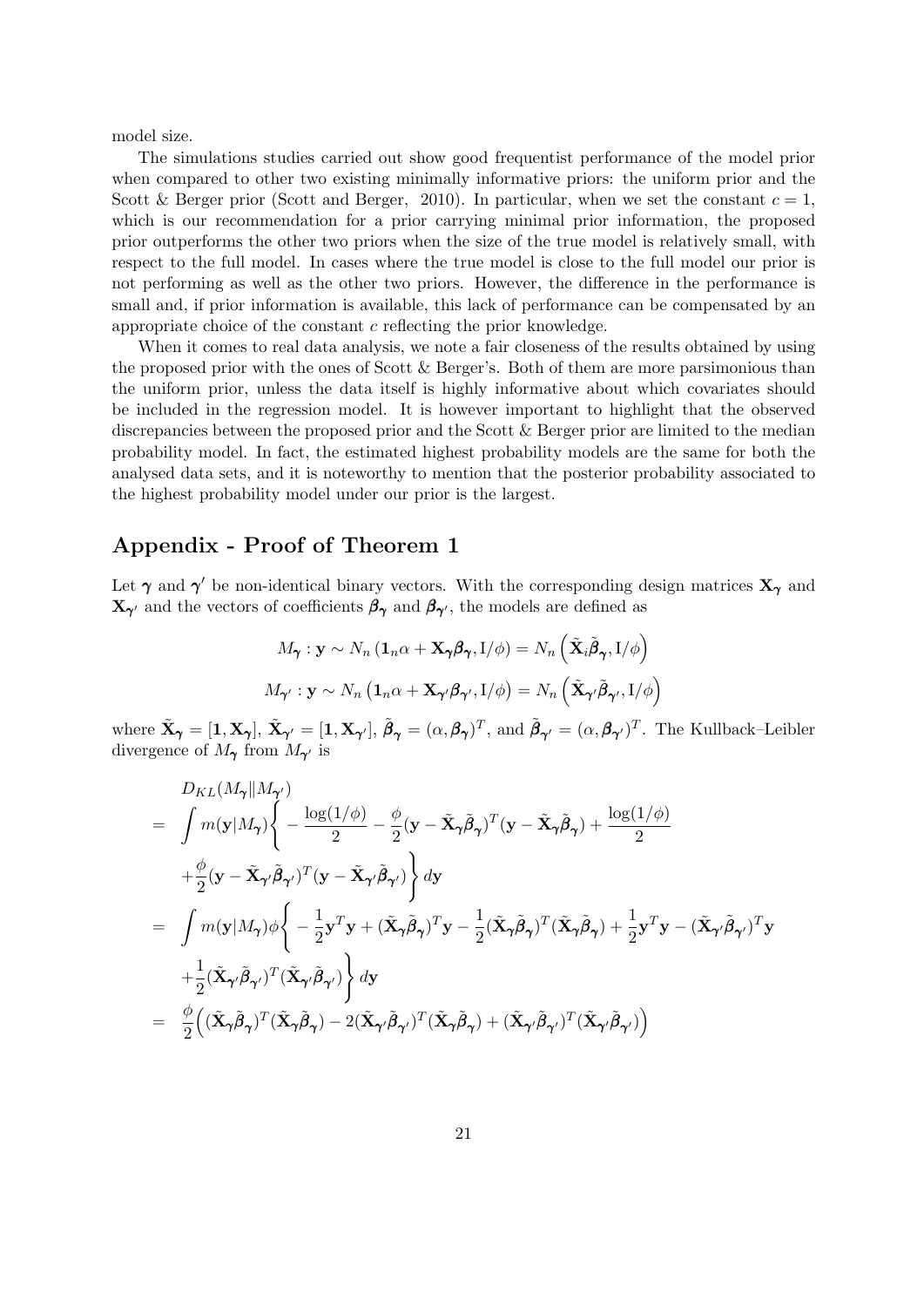The first derivative of  $D_{KL}(M_{\pmb{\gamma}}||M_{\pmb{\gamma'}})$  with respect to  $\tilde{\beta}_{\pmb{\gamma'}}$  is

$$
\frac{\partial D_{KL}(M_{\pmb\gamma}\|M_{\pmb\gamma'})}{\partial \tilde{\pmb\beta}_{\pmb\gamma'}}=\phi\Big(-(\tilde{\mathbf{X}}_{\pmb\gamma}\tilde{\pmb\beta}_{\pmb\gamma})^T+(\tilde{\mathbf{X}}_{\pmb\gamma'}\tilde{\pmb\beta}_{\pmb\gamma'})^T\Big)\tilde{\mathbf{X}}_{\pmb\gamma'}.
$$

If  $\tilde{\mathbf{X}}_{\pmb{\gamma}'}\tilde{\mathbf{X}}_{\pmb{\gamma}'}^T$  is invertible,  $D_{KL}(M_{\pmb{\gamma}}||M_{\pmb{\gamma}'})$  is minimized when  $\tilde{\pmb{\beta}}_{\pmb{\gamma}'} = (\tilde{\mathbf{X}}_{\pmb{\gamma}'}^T\tilde{\mathbf{X}}_{\pmb{\gamma}'})^{-1}\tilde{\mathbf{X}}_{\pmb{\gamma}'}^T\tilde{\mathbf{X}}_{\pmb{\gamma}}\tilde{\pmb{\beta}}_{\pmb{\gamma}}$  and the minimum is given by

$$
\min_{\tilde{\boldsymbol{\beta}}_{\boldsymbol{\gamma}^\prime}} D_{KL}(M_{\boldsymbol{\gamma}} \| M_{\boldsymbol{\gamma}^\prime}) = 0.
$$

## References

- BARBIERI, M. AND BERGER, J. O. (2004). Optimal predictive model selection. Ann. Statist. 32, 870–897
- BAYARRI, M. J., BERGER, J. O., FORTE, A. AND GARCÍA-DONATO, G. (2012). Criteria for Bayesian model choice with application to variable selection. J. Ann. Statist. 40, 1550–1577
- Bogdan, M., Ghosh J. and Tokar, S. T. (2008). Selecting explanatory variables with the modified version of the Bayesian information criterion. Quality and Reliability Engineering International 24, 627–641
- Berger, J. O. and Molina, G. (2005). Posterior model probabilities via path-based pairwise priors. Statistica Neerlandica 59, 3–15
- Berk, R. H. (1966). Limiting behaviour of posterior distributions when the model is incorrect. Ann. of Math. Statist. 37, 51–58
- Bernardo, J. M. and Smith, A. F. M. (1994). Bayesian Theory. New York: John Wiley & Sons.
- Brown, P. J., Vannucci, M., and Fearn, T. (1998). Bayesian wavelength selection in multi-component analysis. J. of Chemometrics 12, 173–182
- CARLIN, B. AND LOUIS, T. (2000). Empirical Bayes: Past, present and future. J. Amer. Statist. Assoc. 95, 1286–1289
- Casella, G. and Moreno, E. (2006). Objective Bayesian variable selection. J. Amer. Statist. Assoc. 101, 157–167
- Clyde, M. A. and George, E. I. (2004). Model uncertainty. Statistical Science 19, 81–94
- Cui, W. and George, E. I. (2008). Empirical Bayes vs. fully Bayes variable selection. J. Statist. Plann. Inference. 138, 888–900
- FERNÁNDEZ, C., LEY, E. AND STEEL, M. F. J. (2001). Benchmark priors for Bayesian model averaging. J. of Econometrics 100, 381–427
- GARĆIA-DONATO, G. AND MARTÍNEZ-BENEITO, M. A. (2013). On sampling strategies in Bayesian variable selection problems with large model spaces. J. Amer. Statist. Assoc. 108, 340–352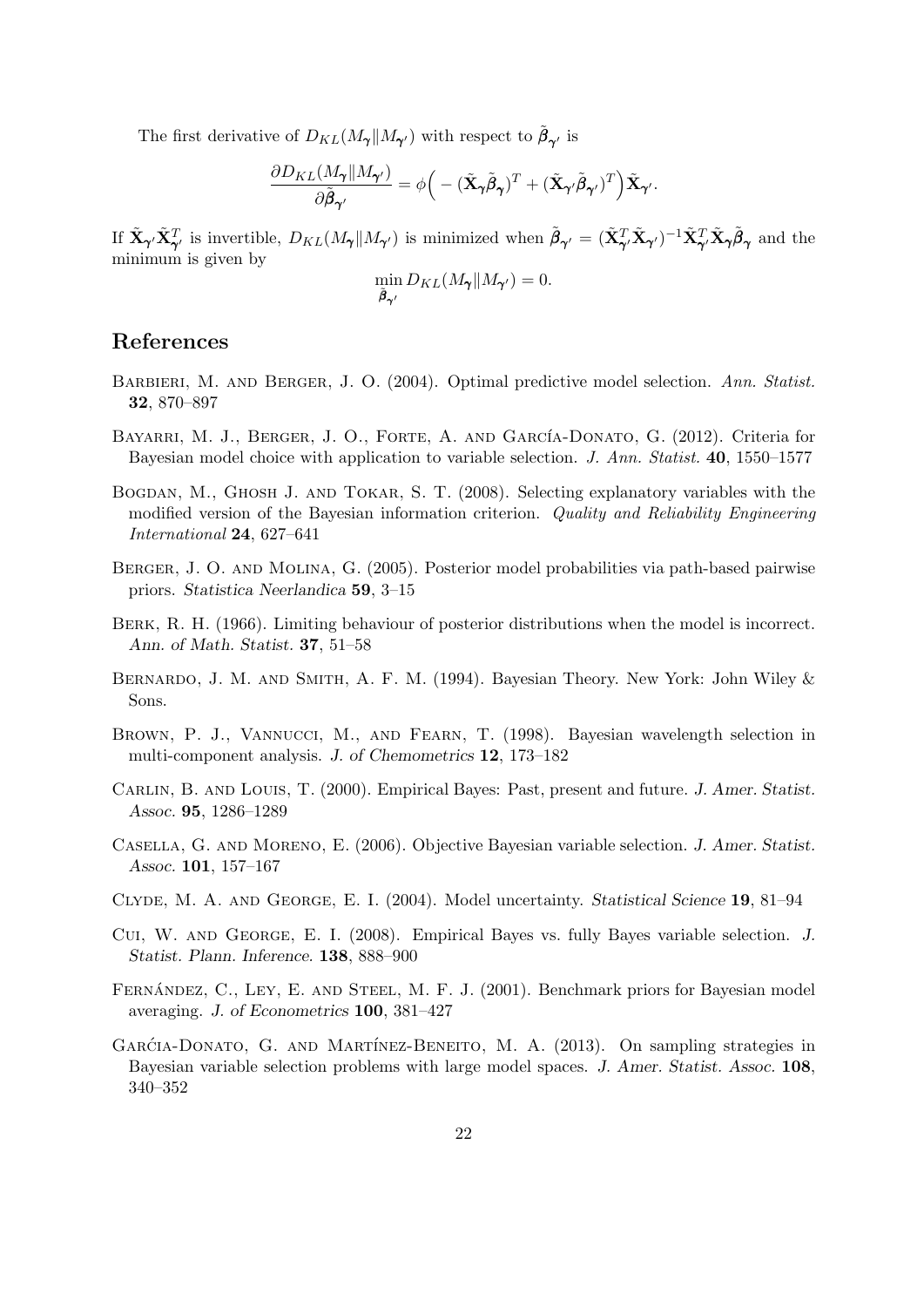- Gelman, A., Carlin, J. B., Stern, H. S., Dunson, D. B., Vehtari, A. and Rubin, D. B. (2004). Bayesian Data Analysis. Chapman and Hall/CRC
- George, E. I. and Foster, D. P. (2000). Calibration and empirical Bayes variable selection. Biometrika. 87, 731–747
- HOETING, J. A., MADIGAN, D., RAFTERY, A. E. AND VOLINSKY, C. T. (1999). Bayesian model averaging: a tutorial. Statist. Science 14, 382–401
- Jeffreys, H. (1961). Theory of Probability. London: Oxford University Press.
- Kass, R. E. and Raftery, A. E. (1995). Bayes factors. J. Amer. Statist. Assoc. 90, 773–795
- Bubinyi, H. (1996). Evolutionary variable selection in regression and PLS analyses. Chemometrics 10, 119–133
- Kullback, S. and Leibler, R.A. (1951). On information and sufficiency. Ann. of Math. Statist. 22, 79–86
- LEY, E. AND STEEL, M. F. (2009). On the effect of prior assumptions in Bayesian model averaging with applications to growth regression. J. Appl. Econometrics. 24, 651–674
- Liang, F., Paulo, R., Molina, G., Clyde, M. and Berger, J. O. (2008). Mixtures of g-priors for Bayesian variable selection. J. Amer. Statist. Assoc. 103, 410–423
- Merhav, N. and Feder, M. (1998). Universal prediction. IEEE Trans. Inf. Theory 44, 2124–2147
- NOTT, D. J. AND KOHN, R. (2005). Adaptive sampling for Bayesian variable selection. Biometrika 92, 747–763
- O'HARA, R. B. AND SILLANPÄÄ, M. J. (2009). A Review of Bayesian Variable Selection Methods: What, How and Which. Bayesian Analysis 4, 85–118
- RAFTERY, A. E., MADIGAN, D. AND HOETING, J. A. (1997). Bayesian model averaging for linear regression models. J. Amer. Statist. Assoc. 92, 179–191
- Shively, T. S., Kohn, R. and Wood, S. (1999). Variable selection and function estimation in additive nonparametric regression using a data-based prior. J. Amer. Statist. Assoc. 447, 777–794
- SCOTT, J. C. AND BERGER, J. O. (2010). Bayes and empirical-Bayes multiplicity adjustment in variable-selection problems. Ann. Statist. 38, 2587–2619
- Vandaele, W. (1978). Participation in illegitimate activities: Ehrlich revisited. In Deterrence and Incapacitation. US National Academy of Sciences, 270–335.
- Villa, C. and Walker, S. G. (2015). An objective Bayesian criterion to determine model prior probabilities. Scandinavian Journal of Statistics 42, 947–966
- WOODS, H., STEINOUR, H. AND STARKE, H. (1932). Effect of Composition of Porland Cement on Heat Evolved During Hardening. Industrial and Engineering Chemistry Research 24, 1207–1214